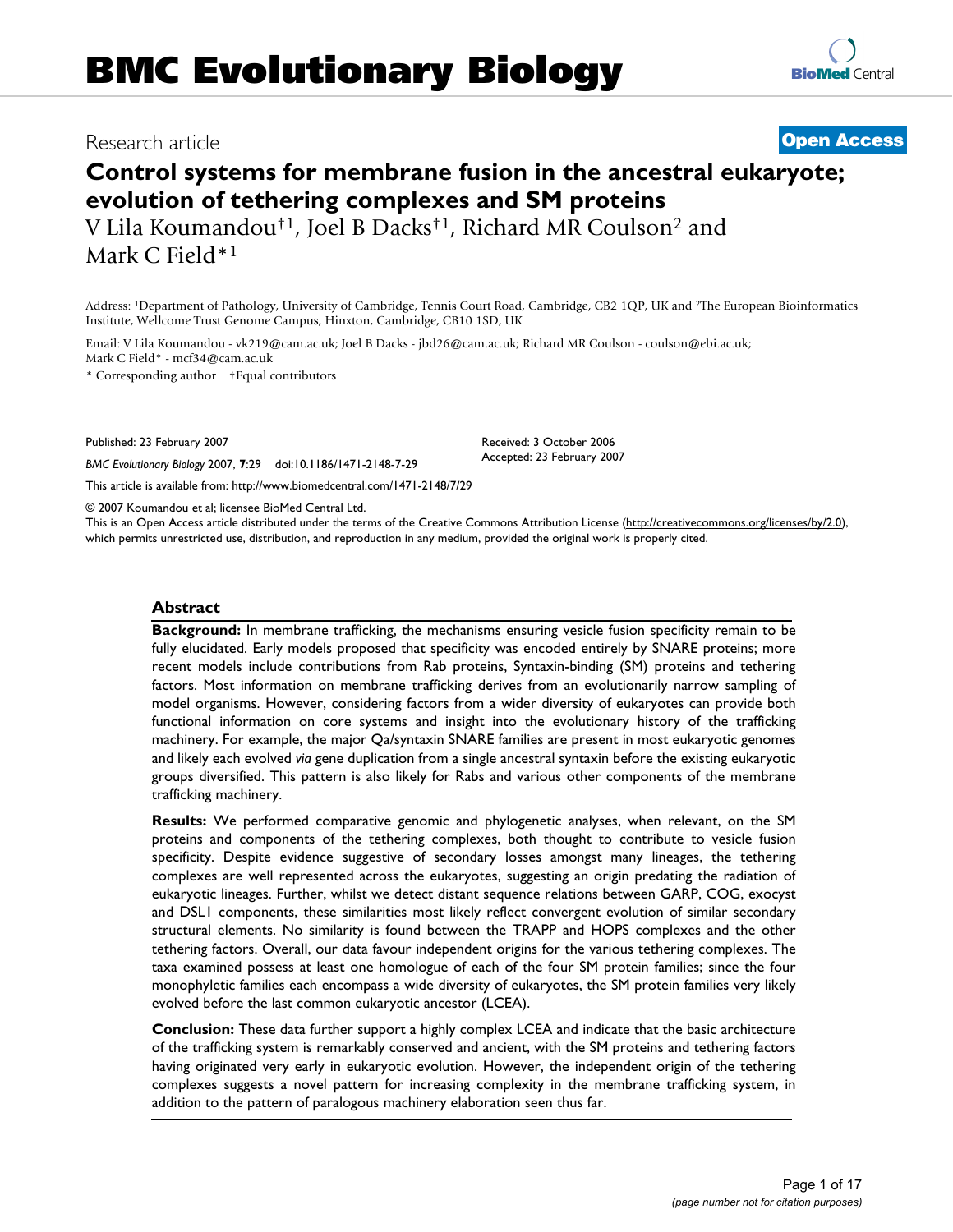### **Background**

Intracellular transport and vesicle trafficking are fundamental processes that occur in nearly all eukaryotic cells. These processes are complex, requiring the activity of 5– 10% of the proteome in *Saccharomyces cerevisiae* and likely a similar commitment in most other systems. It has been suggested that the origin of the membrane trafficking machinery was a key innovation for creation of the eukaryotic cellular state [1-3], and the presence of this system clearly distinguishes modern eukaryotes from prokaryotic organisms. Regardless of the precise mode by which membrane transport occurs, for example vesicle mediated or compartmental maturation models, a crucial aspect of the membrane trafficking process is how specificity of membrane fusion is determined.

It was initially proposed that vesicle fusion compatibility was encoded exclusively by coiled-coil SNARE proteins, which interact directly with the general Sec18/NEM-sensitive factor fusion system [4,5]. This model required that each transport vesicle contain a specific vesicle (V or R)- SNARE protein that interacts with cognate target (T)- SNAREs including the Qa-SNAREs (or syntaxins) and additional Q-SNARE proteins, which are present in the membrane of the target organelle. In all fusion reactions combinatorial pairing of the SNAREs was thought to provide specificity, but recent work has shown that SNARE pairing can be promiscuous and that additional factors, e.g. Rab family small GTPases, the regulatory syntaxinbinding (SM) proteins, and the tethering complexes, must also be involved [6-8]. With the exception of the tether complexes, these various factors all share the characteristic of being part of multigene families, and having distinct members of the family localised to, and participating in, transport steps at discrete subcellular compartments [9].

Analyses of SNARE [10-12] and Rab [13] sequences are consistent with each family having evolved from an ancestral gene, which then gave rise to the major SNARE and Rab gene families present in extant eukaryotes. As individual SNARE/Rab subfamilies are associated with distinct subcellular organelles, the most likely interpretation is that development of each new organelle was concurrent with the emergence of a novel SNARE or Rab paralogue. The gene duplications required to define the major compartments of the endomembrane system appear to have taken place before the last common eukaryotic ancestor (LCEA) arose; a similar model is also likely for the vesicle coat machinery [14].

The SM proteins bind syntaxins and regulate the *trans-*SNARE-SNARE interaction. As with SNAREs and Rabs, the SM proteins can be divided into protein subfamilies, each of which performs a similar function but at a specific and unique location within the cell (Figure 1). Surprisingly,

although the SM proteins appear to all be derived *via* gene duplication, the different SM families bind syntaxins by distinct mechanisms [8]. Sly1p and Vps45p bind syntaxin 5 and syntaxin 16 respectively *via* the N-terminal domain of the SNARE in the open confirmation. Sec1p also interacts directly with its cognate syntaxin protein, but with the N-terminal domain of the SNARE folded over the C-terminal domain in a closed confirmation. By contrast, Vps33p binds its cognate SNARE indirectly as a part of the HOPS complex. These distinct modes of SNARE regulation by SM proteins have prompted speculation about how different mechanisms can result in essentially equivalent function and how such a situation could have arisen during evolution [15].

The tethering factors participate at the earliest stage in the approach of a vesicle towards a target membrane. The presence of such tethers has been suspected for some time [16], but whilst earlier work focused on potential roles of extended coiled-coil proteins as tethers, e.g. GM130 and Uso1, more compelling evidence for a predominant role for multiprotein complexes has recently emerged (reviewed in [7,17]). Knockout studies in *S. cerevisiae* [7,17,18] demonstrate stronger phenotypes for the components of many of these complexes than for the putative coiled-coil elements. Further evidence, again mainly from studies in *S. cerevisiae*, indicates interactions between these complexes and central components of the fusion apparatus, specifically SNAREs, Rab and ARF GTPases and coat proteins (Figures 1 and 2). In addition, the tethering factors may be isolated as stable complexes. Tethering complexes have differing combinations and numbers of subunits, with the individual complexes (COG, HOPS, TRAPPI, TRAPPII, DSL1, exocyst and GARP) acting at distinct subcellular locations (Figures 1 and 2).

Investigating membrane trafficking in organisms beyond the conventional experimental systems can identify conserved, presumably essential, membrane trafficking factors, as well as highlight the diversity of trafficking pathways amongst extant eukaryotes and uncover novel biology in specific lineages. From a combination of molecular and morphological data, six eukaryotic supergroups are now recognized [19,20], but molecular studies of intracellular transport systems have focused primarily on *S. cerevisiae* and metazoan taxa, both members of the Opisthokonta super-group. The relatively poor experimental tractability of many of the organisms within the additional eukaryotic super-groups poses a considerable challenge, but the availability of genome sequences from some of these taxa can facilitate rapid identification of factors in such systems.

Evolutionary investigation of the membrane trafficking machinery has revealed several features. Firstly, genomic,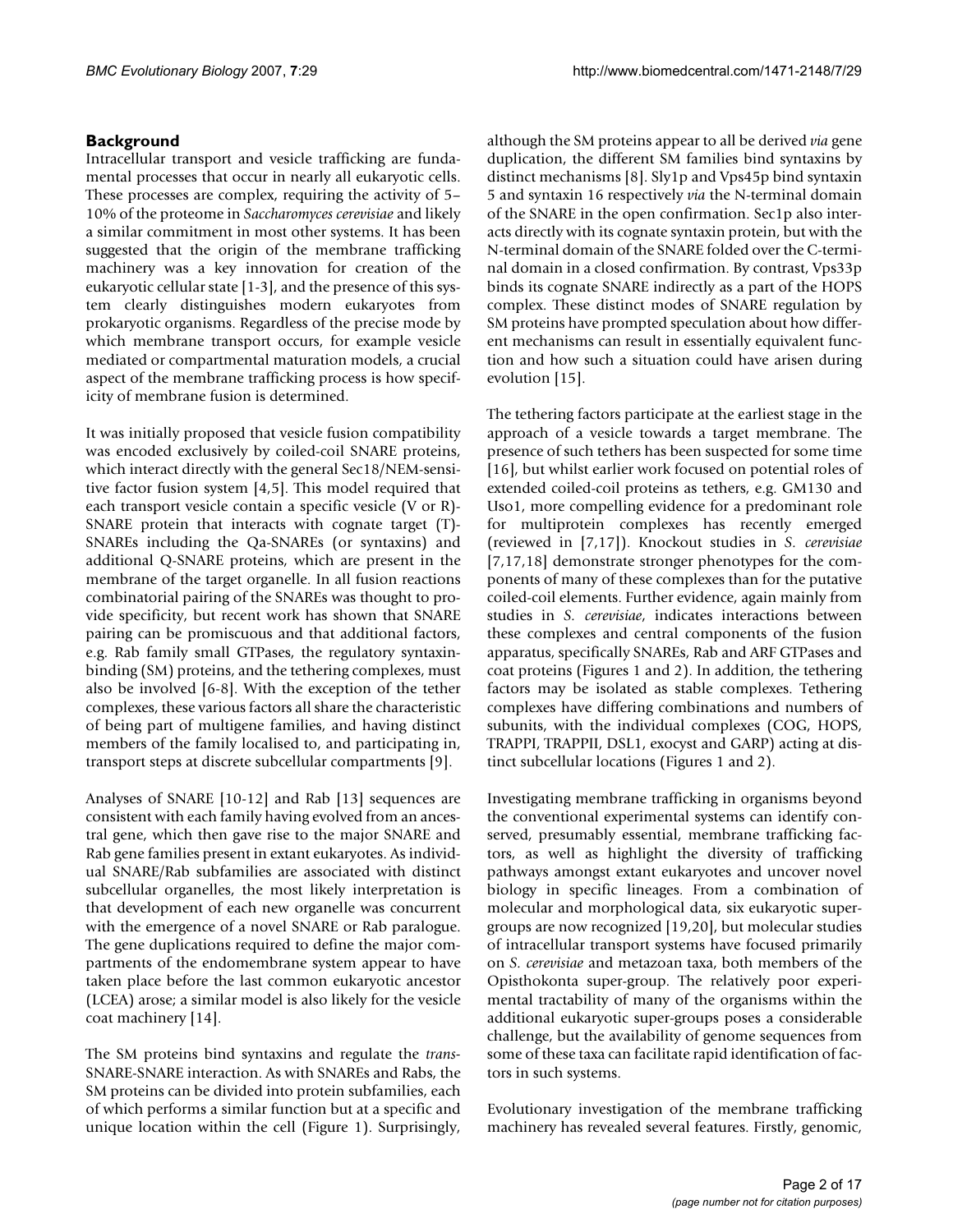

#### Location and functions of multi-subunit tethering comple **Figure 1** xes and SM proteins in an idealised eukaryotic cell

**Location and functions of multi-subunit tethering complexes and SM proteins in an idealised eukaryotic cell**. A generalised endomembrane system with only the major trafficking routes is shown, including the multiple recycling pathways that intersect with the Golgi complex and various endosomal subcompartments. The locations of tethering complexes discussed in this article are shown in red and of SM proteins in green. Note that the precise location is not always clear, for example the HOPS complex is known to function in late endocytic steps, but the functional and physical subdivision of the late endosomal population is not precise. Further, some factors may function in more than one locale. The figure is based on Figure 1 from Morgan *et al*., [64] with the permission of the authors.

phylogenetic and cell biological evidence suggests that the LCEA possessed a complex endomembrane system. The major protein families known to be required for vesicle formation and fusion [9,21] were present very early on in eukaryotic evolution [22-24] and additional data support the presence of a full complement of membrane trafficking organelles [25,26]. We previously investigated the distribution of key components of major endocytic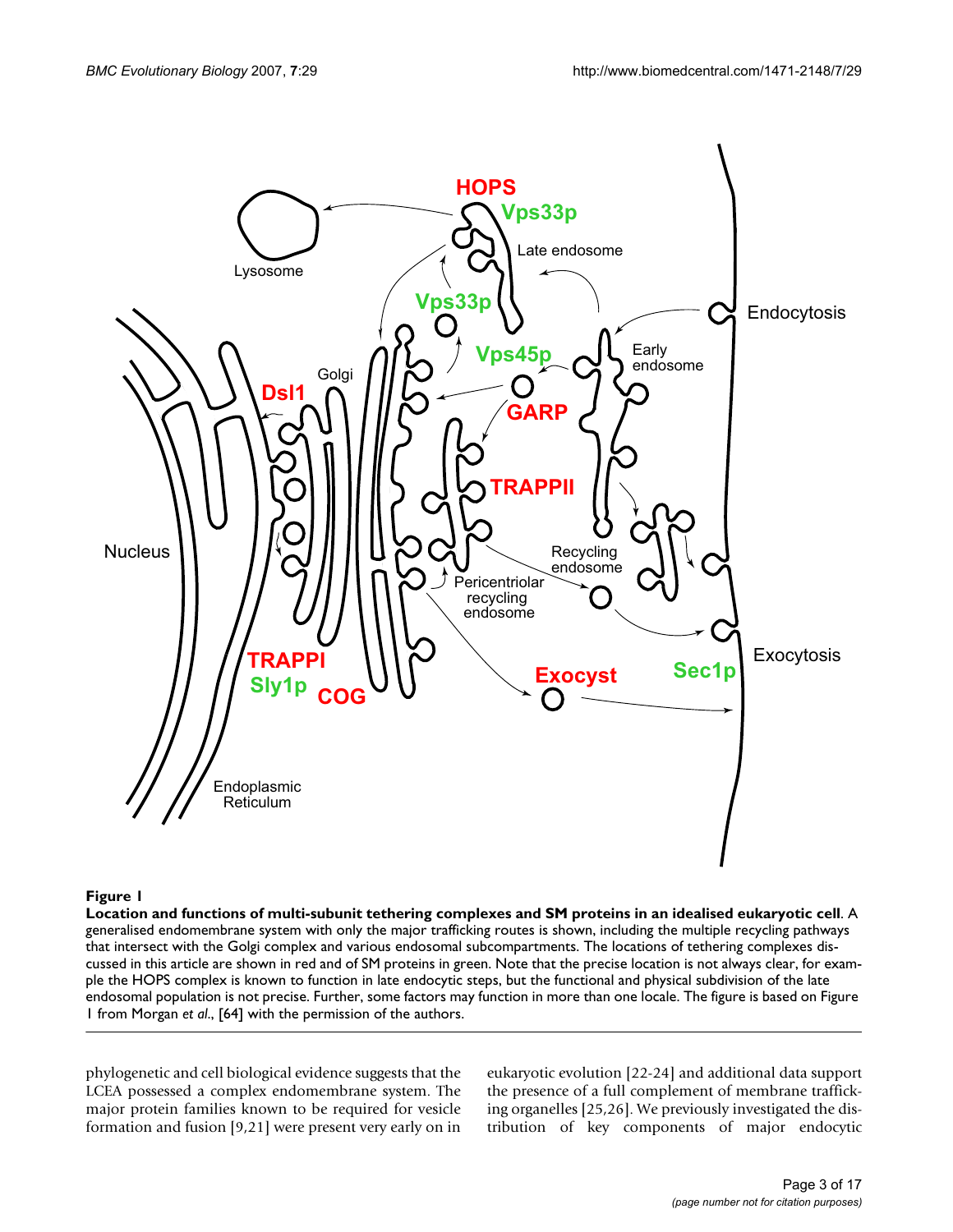

### Composition, evolutionary conservation an **Figure 2** d general structure of tethering complexes

**Composition, evolutionary conservation and general structure of tethering complexes**. The individual subunits of each of the complexes are shown as ovals, arranged according to interaction data from many sources (including pull down, yeast two hybrid, direct structural visualisation and genetic data). For clarity, not all interactions are shown. For example, there is evidence to support interactions between COG 1 and COGs 3 and 4 and additional interactions within the exocyst complex. Individual subunits are colour-coded for evolutionary conservation; red designates a subunit that has wide taxon distribution, whilst subunits in green are absent from multiple taxa. Interactions with factors outside of the tethering complex are indicated in black – the line indicates the approximate interaction interface, if known. See Figure 4 and additional file 3 and the text for full details.

trafficking pathways, and found excellent conservation of both Rab and syntaxin genes plus components of the multivesicular body ESCRT system, suggesting that the major endocytic transport pathways are likely ancient [24,27]. However, evidence for substantial secondary losses of certain factors, for example Rab4, was also obtained, implicating secondary loss as a driver in the evolution of taxonspecific trafficking features together with emergence of novel functions in specific lineages [27]. Consistent with this pattern of loss or degeneration is a recent study of the N-glycosylation system, where multiple absences of genes responsible for the construction of the dolichol-PP-linked N-glycan precursor were detected [28], plus the independent loss of Golgi complex cisternal stacking in, at least, four major eukaryotic lineages [25].

An investigation in metazoa, yeast and streptophyte plants showed that the four SM protein families are separate and encompassed representatives of two eukaryotic super-groups, Opisthokonta and Viridiplantae [29]. However, further sampling of additional taxa is needed to properly address the distribution of the SM families and when these families originated. Similarly, a limited number of potential evolutionary relationships between the COG, GARP and exocyst tethering complexes have been described [17,30], based nearly exclusively on the presence of shared domains in yeast homologues of the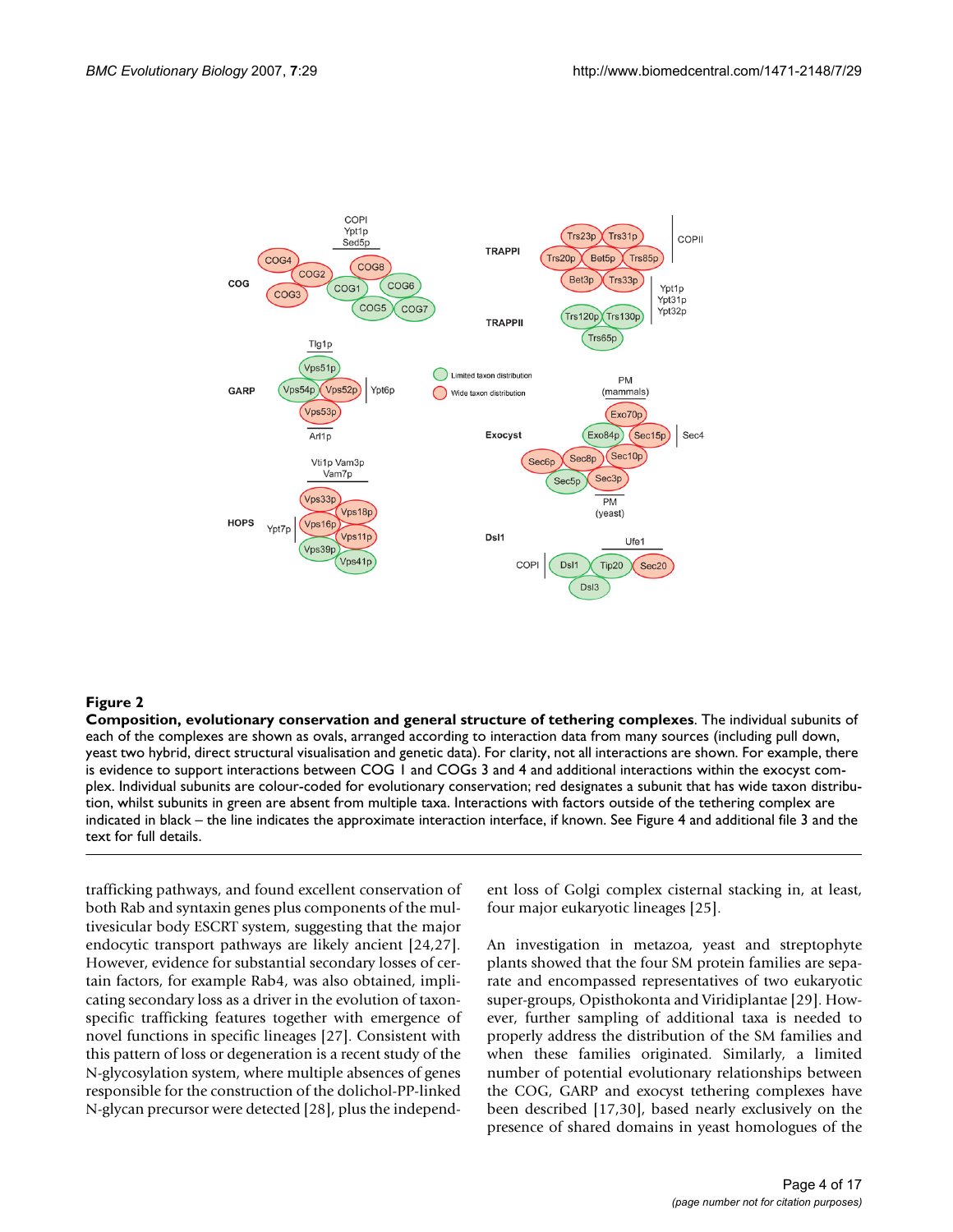complexes. Here we investigated the relationships and distributions of tethering factors and SM proteins across multiple representative taxa. In terms of deeper evolutionary relationships, we considered whether there was evidence for a common ancestral complex that gave rise to all of the extant tethering complexes, or independent evolution of each complex. The first model predicts a degree of sequence relatedness between the proteins comprising the different complexes. Further, we also considered the possibility that the tethering complexes may have arisen after the LCEA and therefore would display restricted taxon distribution. We find weak evidence for relationships between the complexes, explainable as the product of functional sequence constraints, and consistent with independent evolutionary origins. Furthermore, we find that the presence of SM proteins and the tethering complexes is wide spread, suggesting that they are ancient features of the membrane-trafficking machinery.

#### **Results and discussion** *Evolutionary relationships between and within tethering complexes*

We chose to investigate, using BLAST approaches, the relationships between all identified subunits of the COG, exocyst, TRAPP, Dsl1, HOPS and GARP tethering complexes (Figure 2). These factors are involved in trafficking from the ER, through the Golgi complex and within the endosome/recycling system [31]. We initially addressed the evolutionary origin of the various tethering complexes to determine if there was evidence for a common origin or, alternatively, if evidence suggested an independent origin for each. Weak inter-complex relationships have been detected previously by PSI-BLAST algorithms demonstrating a distant relationship between some of the COG and exocyst subunits (COG3-Exo70p and COG8-Sec5p), and the Sec3p exocyst component and Vps52p GARP factor [17,30].

We analysed all of the *S. cerevisiae* tethering factors by PSI-BLAST against the non-redundant database and applied criteria for assessing homology as discussed in the methods, with a few numerical examples discussed below. The Vps52p-Sec3p relationship was confirmed, and we were able to detect further similarities between GARP components Vps53p and Vps54p and additional exocyst subunits, suggesting that a subfraction of the exocyst could be related by distant sequence similarity to GARP (Figure 3A). In addition, similarities between the GARP subunits Vsp52p, Vps53p and Vps54p and certain COG subunits were found, but many of these relationships are restricted to rather small regions of sequence spanning <200 amino acids. For COG, in addition to the relationship with GARP, we confirmed the previously reported COG3- Exo30p and COG8-Sec5p relationships, but we also found that COG1, 2, 4, 7 and 8 demonstrated some similarity to exocyst subunits, again of a limited nature. Significantly, the same subgroup of COG subunits demonstrates similarity with both GARP and the exocyst (COG1, 2, 4, 7, 8), but in contrast the exocyst subunits displaying relationships to GARP or COG were distinct. A relationship was also detected between ZW10, the metazoan equivalent of Dsl1, and two exocyst components. Interestingly, no intercomplex relationships were detected for the HOPS or TRAPP complexes. In no case was there evidence for an extensive relationship that encompassed the majority of the predicted protein sequence, or indication of a shared domain or overall architecture.

Intra-complex relationships were previously detected within an amphipathic helix present in several COG subunits (1, 2, 5 and 8), exocyst components (Sec5p, Sec8p and Exo84p) plus two of the GARP subunits (Vps53p and 54p), but the conservation is very weak, even between orthologues from taxonomically close organisms, e.g. *Homo sapiens* and *S. cerevisiae* COG2 (ldlC and Sec35p respectively) [30]. The significance of this latter relationship is unclear, especially given the compositional restriction imposed for a region presenting amphipathicity. We again used PSI-BLAST analysis to further investigate relationships within individual tethering complexes (Figure 3B). Multiple relationships between COG subunits were uncovered, although these excluded COG3 and COG6 that appear unrelated to the remaining COG components. Three putative relationships were found in exocyst, and which overall connects Sec3p, Sec5p, Sec15p and Exo84p. With the exception of Sec3p, these factors are also those that display connectivity to COG.

For the HOPS complex, four of the six subunits exhibit a degree of relatedness. As this complex does not appear to be related to other tethering complexes, possibly HOPS arose by repeated duplication of these related subunits, coupled with acquisition of the unique subunits, Vps16p and Vps33p. As Vps39p and Vps41p are less well retained across evolution (discussed below), this pattern of relatedness is also consistent with a degree of redundancy between these two subunits and Vps11p/Vps18p respectively. Vps33p contains a Sec1 domain, so this factor is essential for the correct interaction of HOPS with its cognate SNAREs, whilst Vps16p provides binding specificity for Ypt7p. Hence a likely minimal functional HOPS complex could be built from Vps11p, 16p, 18p and 33p, and such a configuration is present in several taxa.

Robust relationships were detected within the TRAPP complex for the presence of two families of proteins comprising the majority of TRAPP I; this has been reported previously [17] and suggests that TRAPP evolved from a simpler complex, likely consisting of single Bet3p and Bet5p isoforms. Bet3p, Trs33p and Trs31p all contain a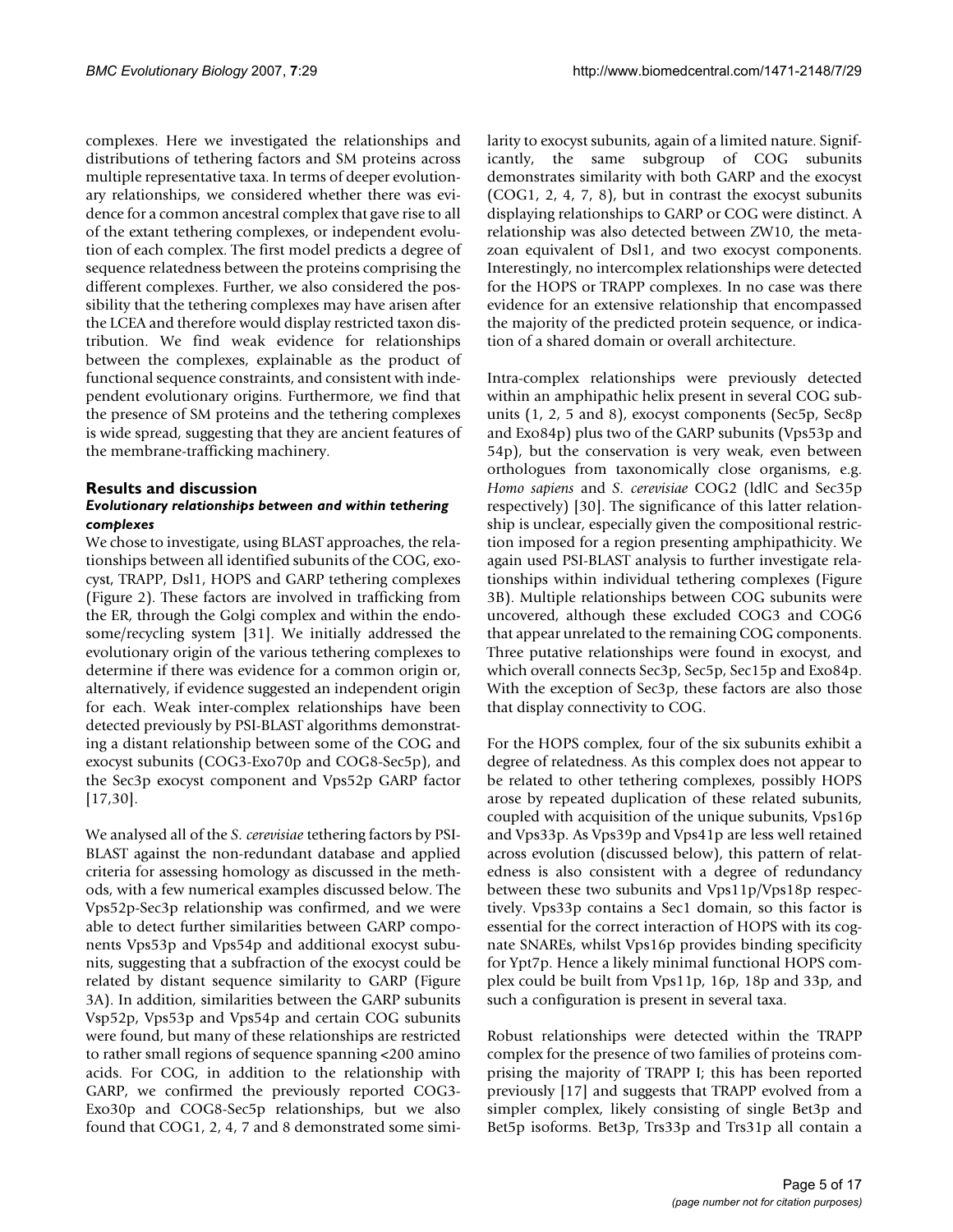

#### Figure 3

**Sequence relationships between tethering factor subunits**. Panel A, intercomplex relationships, panel B; intracomplex relationships. Sequence connections between subunits are colour-coded for clarity, and are based on PSI-BLAST hits, but the choice of colour is arbitrary. In panel A, the individual connections have been gathered together into grey ribbons between the complexes for clarity. Note that PSI-BLAST analyses retrieve multiple subunits of GARP, COG and exocyst in a reciprocal manner, while only two such associations are identified between Dsl1 and exocyst. HOPS and TRAPP are not interconnected with the other tethering complexes.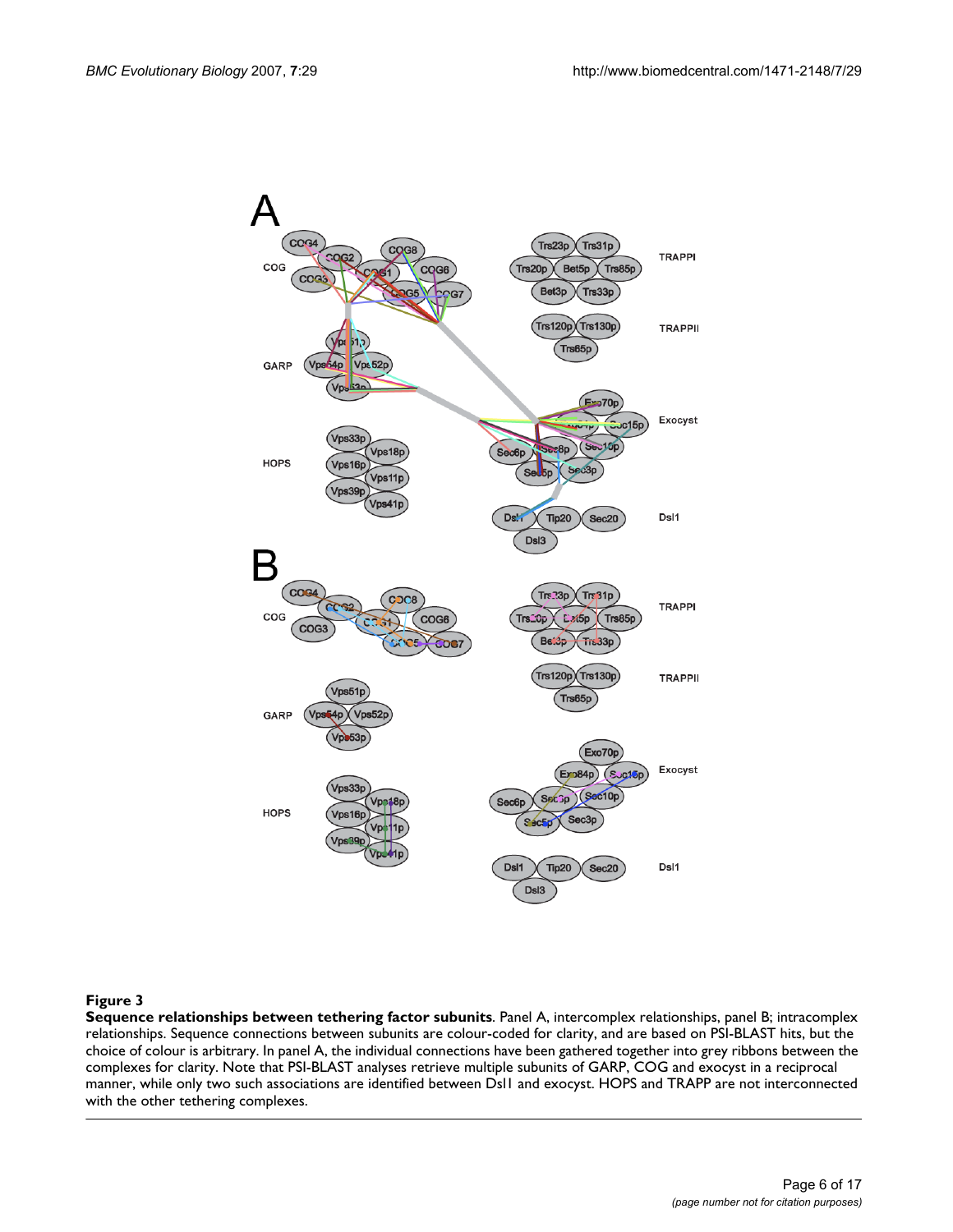Bet3 domain, whilst Trs20p, Trs23p and Bet5p have a sybindin domain in common. The Bet3 domain is a dimeric structure that forms hydrophobic channels and is likely responsible for membrane localisation [32], hence the presence of more than one Bet3p domain-containing protein is consistent with the stable interaction of TRAPP with the Golgi complex, and suggests a common origin for Bet3p, Trs31p and Trs33p. The presence of a sybindin domain in Bet5p, Trs20p and Trs23p also hints at more distant relationships with SNARE proteins as sybindin is a subset of the SNARE structural clan.

At face value, the above data could be taken as evidence for a common origin for the tethering complex subunits. However, with the exception of the TRAPPI complex, the relatively low E values for PSI-BLAST hits between the tether components (typically in the range  $10^{-4}$  to  $10^{-7}$ ) only provide evidence of weak similarity bordering on the statistically insignificant. The alternative interpretation is that PSI-BLAST detected convergent evolution, i.e. the acquisition of common structural elements in otherwise disparate factors. This is commonly observed amongst coiled coil proteins, where the restriction on amino acid composition leads to highly similar sequences that have independent origins. In our PSI-BLAST analysis, hits of higher significance were found against coiled-coil regions of proteins that are clearly unrelated, for example myosin and Uso1p, than between tethering factors, suggesting the detection of limited sequence similarity that does not reflect an evolutionary relationship. By contrast, the clear homology between Trs23 and Bet5 in TRAPPI has a score of 10-19. Further, inspection of the similar regions identified by PSI-BLAST indicates that much of the similarity resides within sequence predicted to form coiled coil secondary structure; for example Vps53p-COG7, ZW10- Sec8p, COG1-COG8, Sec8-Vps54 and Vps54-Sec8p – in all cases the homologous region detected by PSI-BLAST is at the N-terminus, and the majority of this region is predicted as coiled coil (additional file 1). This finding is in agreement to that made by Whyte and Munro [17] for a more limited set of tether factors.

No evidence for any homology between TRAPP or HOPS and the other tether complexes was obtained, suggesting that the mechanisms by which these assemblies function may be rather distinct, beyond the simple provision of stabilisation of *trans-*SNARE complexes. The radically different levels of complexity of the tether complexes is also consistent with distinct modes of action, for example Dsl1 is limited to four subunits, whereas the full TRAPP complex comprises ten subunits. Hence despite a common mechanistic role, the precise molecular interactions underpinning distinct intracellular transport steps are potentially divergent. This may reflect interactions with distinct coat systems as well as other factors required to control and complete individual steps in vesicle transport.

Recent work has uncovered a further deep evolutionary relationship between the multiple coats responsible for protein sorting, membrane deformation and vesicle budding. For example, distant but clear homology exists between coatomer, clathrin and adaptin proteins, while a conserved architecture has recently been uncovered for proteins of the nuclear pore complex and the clathrin coat system [14,33]. Significantly, this latter relationship is not easily detectable by BLAST algorithms, and required secondary structure prediction and controlled proteolytic mapping to validate. However, the relationships differ further from those detected for the tether factors in being both more extensive, i.e. encompassing a greater proportion of the polypeptide, and more varied, i.e. including regions of the polypeptide with differing secondary structure. Hence they are of a more substantial nature than the tether complex similarities. We conclude that evidence for a common ancestry for the tether factors is not present, and it is most likely that these complexes have independent molecular origins, with convergent evolution of coiled-coil regions. Given the preponderance of coiledcoil proteins, including the SNAREs themselves, involved in vesicle fusion, the presence of these structural motifs within the tether complexes is perhaps not surprising.

### *Tethering complex distribution across the eukaryotes*

We probed a total of 17 genomes, with predicted protein sequences corresponding to 40 tethering factors, representing the entire tethering complex repertoire as known from *S. cerevisiae* and *H. sapiens* (Figure 4, additional file 3). The major feature that emerges from this analysis is the wide-spread taxonomic presence of the majority of the tethering complexes. Specifically, taking the most parsimonious view, the majority of taxa lacking a complex (or significant numbers of constituent factors) can be ascribed as either secondary loss or divergence of the sequence to such an extent as to be undetectable. Only the Dsl1 and TRAPPII complexes have a distribution that is equivocal. The evolutionary distributions of the individual complexes are considered below.

### *TRAPP*

Evidence suggests that the seven subunit TRAPPI complex, involved in intra-Golgi anteriograde transport, has likely arisen via gene duplication, as Bet3p/Trs31p/Trs33p and Bet5p/Trs20p/Trs23p define subfamilies of the TRAPPI factors. Significantly, of these six subunits, only Trs33 is nonessential in yeast, as is the unrelated seventh subunit, Trs85. However, mutation in Trs20 leads to spondyloepyphesial dysplasia in humans [18], i.e. mutants are viable, indicating a lack of essentiality and therefore differential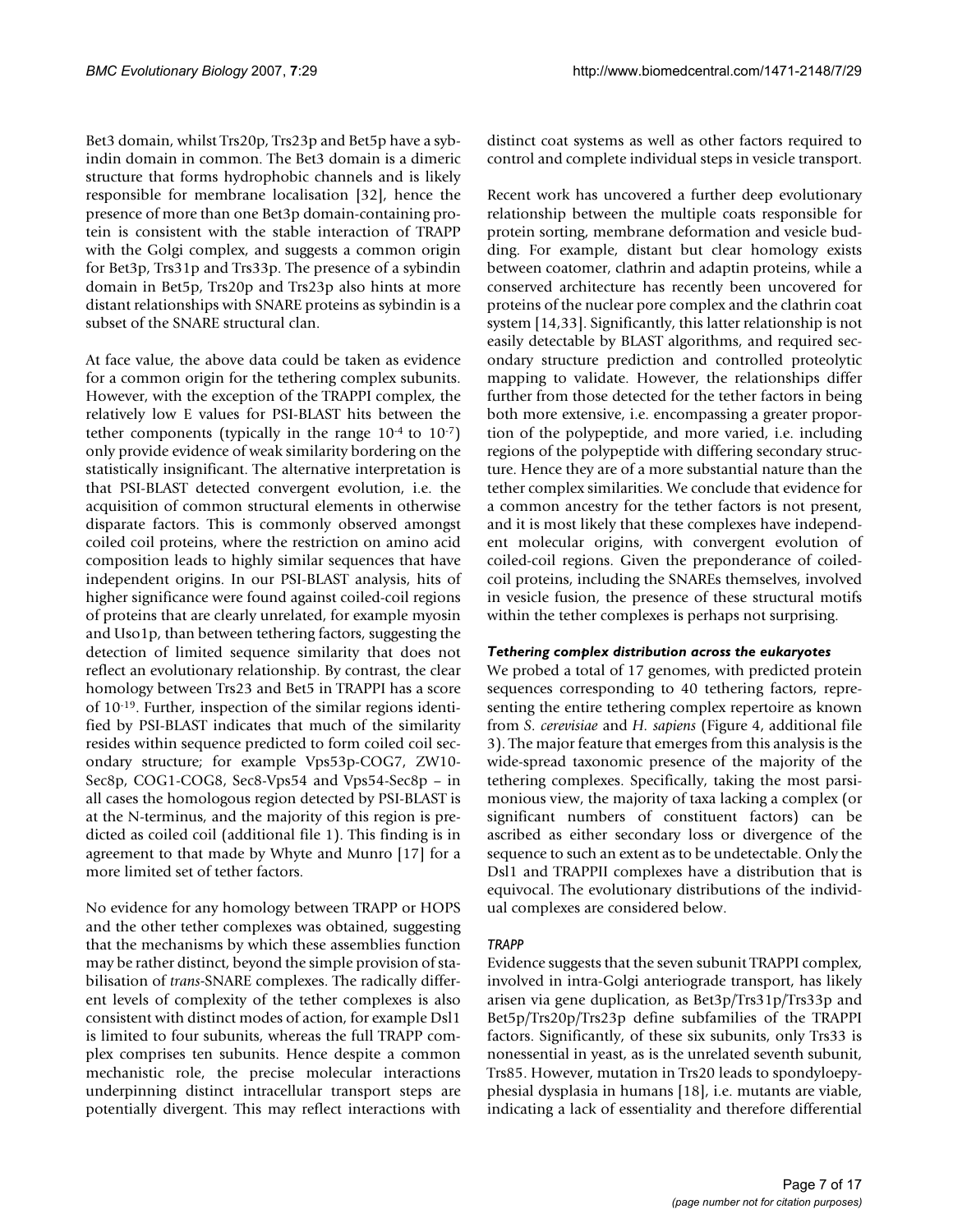

#### Figure 4

**Distribution of tethering complex subunits across representative eukaryotic taxa**. Data are based on BLAST results together with alignments – typically the *S. cerevisiae* or *H. sapiens* sequences were used as queries, as described fully in methods. Large taxon groupings are colour coded, and a key defining the factors represented by each sector is given at bottom. Filled sectors = an identification based on a clear reverse BLAST result and/or additional evidence through analysis of the sequence by Clustal [58]. Open sectors = not found. Individual BLAST results are provided in additional file 3. Note Dsl3/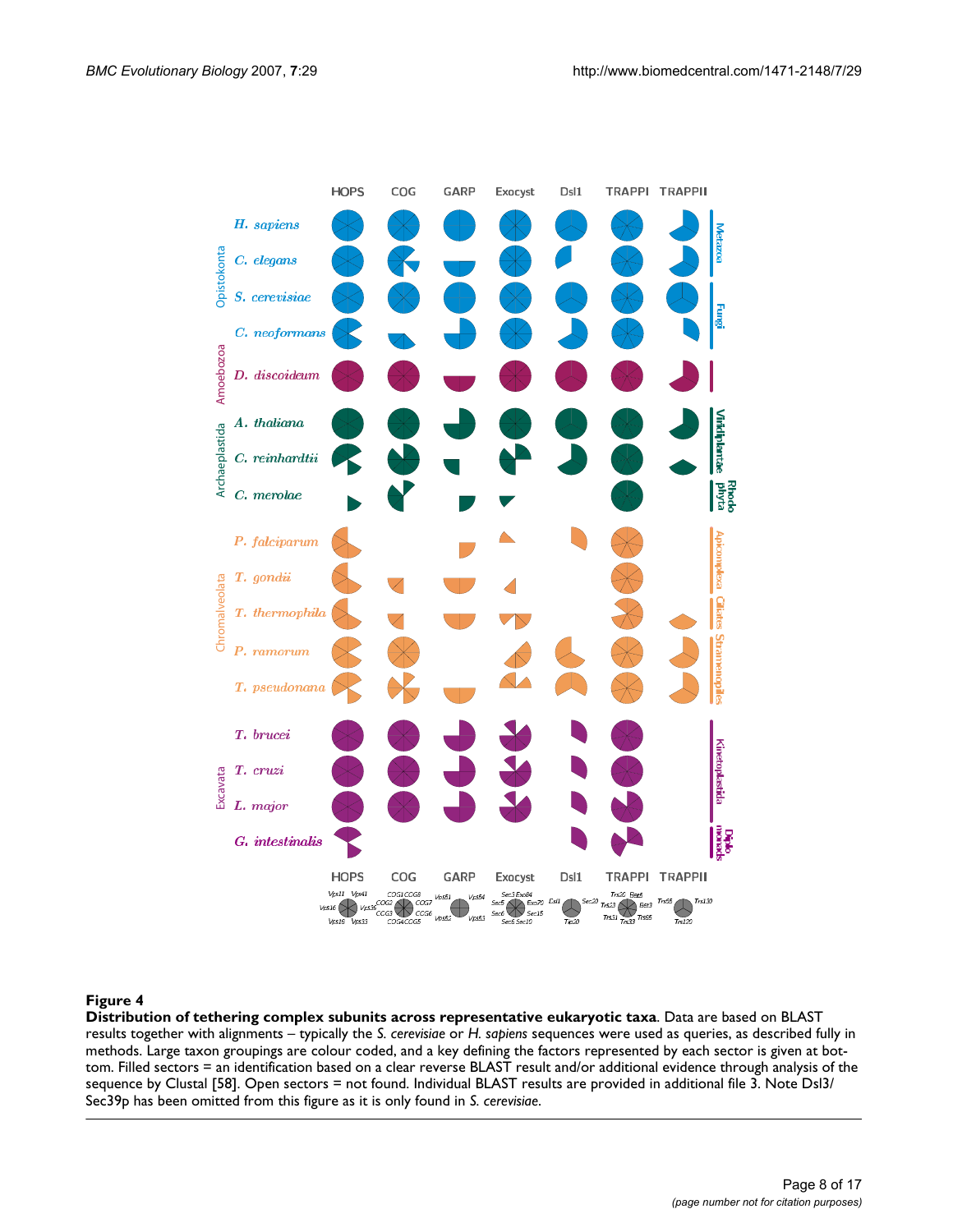selection pressure for TRAPP subunits may exist in different taxa.

We observed near universal conservation of the TRAPPI complex across the taxa studied here (Figure 4, additional file 3), and therefore any gene duplication events clearly predate the speciation of the various eukaryotic lineages. The lack of three TRAPPI subunits from *Giardia intestinalis* may suggest that the TRAPPI complex is nonfunctional in *Giardia*, although interestingly two each of the Bet3 and Bet5 family are present. This divergent structure is potentially consistent with the novel aspects of trafficking in this organism where even basic organellar arrangements appear to be divergent from other eukaryotes [34].

The primary sequence structure of the individual TRAPPI subunits does appear to vary however, as several orthologues appear to have either extensions or deletions and differential levels of sequence conservation are seen; these likely represent emergence of species-specific functions. Bet3p is very highly conserved in terms of length throughout the eukaryotes, whilst Bet5p in *Arabidopsis thaliana* and *Plasmodium falciparum* contains a short N-terminal extension as compared to the *S. cerevisiae* and *H. sapiens* orthologues, and *Caenorhabditis elegans* has two isoforms, both of which have extensive C-terminal extensions (additional file 2).

For TRAPPII, Trs65 is unique to *S. cerevisiae*. The two remaining subunits, Trs120p and Trs130p, are more widely distributed, being found in several Opisthokonta taxa, as well as in the Amoebozoa, Viridiplantae, and stramenopiles, but TRAPPII is totally absent from the Apicomplexa, Excavata and *Cyanidioschyzon merolae*. Therefore the complete TRAPPII trimer is most likely a recent acquisition in *S. cerevisiae*, whilst Trs120p/Trs130p represent an ancestral form. Significantly Trs120 and Trs130 are essential in gene deletion experiments in *S. cerevisiae*, while Trs65 knockouts in yeast are viable and the effect on anteriograde transport is comparatively mild, consistent with the view that Trs120p/130p forms the minimal functional core [35].

### *Dsl1*

This complex has a major role in Golgi to ER retrograde transport, and in *S. cerevisiae* all four subunits are essential. This essentiality contrasts with the low level of retention of Dsl1p and Dsl3p subunits across the eukaryotes; Dsl3p is unique to yeast whilst the core heterotrimer (Dsl1p/Tip20p/Sec20p) was only recovered from Opisthokonta, Amoebozoa and Viridiplantae groups (Figure 4, additional file 3). The Sec20 subunit demonstrates rather wider distribution than the holocomplex, also being found in the Excavata, stramenopiles and the Alveolata, suggesting that Sec20p can function independently of other Dsl1 subunits and consistent with its role as a Q-SNARE. A functional dimer of Dsl1p/Tip20p could retain both the COPI binding and Ufe1 T-SNARE interaction, linking coatomer and SNARE activity [36].

Organisms where none of the complex subunits are found, specifically *C. merolae*, *Toxoplasma gondii*, and *Tetrahymena thermophila*, suggest probable legitimate absence. Only Dsl1 is retained in *C. elegans*, a taxon closely related to the query *H. sapiens* sequence and with a reliable database implying true absence of the other subunits; fundamental differences in retrograde mechanisms amongst the metazoa, which have yet to be described in detail, may be indicated by this finding. These observations imply that the functions of all subunits can be dispensed with in certain lineages and may reflect the absence of a Dsl1 dependent Golgi to ER retrograde transport pathway in those systems.

### *Conserved oligomeric Golgi complex (COG)*

The octameric COG complex mediates transport through the Golgi complex, and plays a particularly important role in maintenance of the N-glycosylation system, at least in mammalian cells. Of the COG subunits, only three, COG2, COG3 and COG4, are essential in knockout experiments in *S. cerevisiae*. Significantly, these three subunits are thought to form a subcomplex, based on yeast twohybrid and co-immunoprecipitation studies [37].

COG is fully retained in *S. cerevisiae*, *H. sapiens*, the trypanosomatids, *A. thaliana*, *Dictyostelium discoideum* and *Phytophthora ramorum*. This distribution, together with the presence of partial COG complexes in additional taxa, is consistent with an ancient origin, together with some likely secondary losses of subunits (e.g. *T. thermophila* and *T. gondii*). Clearly, complete absence of COG can be tolerated, as neither the *P. falciparum*, nor *G. intestinalis* genomes encode detectable COG subunits, suggestive of legitimate loss of the complex in these taxa. Thus COG requirements are species-specific, as also shown by severe phenotype of COG1 mutants in mammalian cells [18], in contrast to no detectable phenotype in an RNAi knockdown in *Trypanosoma brucei* [38].

It is possible that the differential requirement for COG is due in part to the functionality required from the Golgi complex. Specifically, a role in maintaining the correct environment for N-glycan processing is clear from the phenotypes obtained in COG mutants in mammalian cells [18]. Amongst the taxa sampled here *P. falciparum* and *G. intestinalis* are unusual in that there is now excellent evidence for a highly diminished N-glycosylation machinery in these lineages, including a complete absence of mannosylation, and hence substrates for elaboration by galactosyl- or sialyltransferases [28]; the corre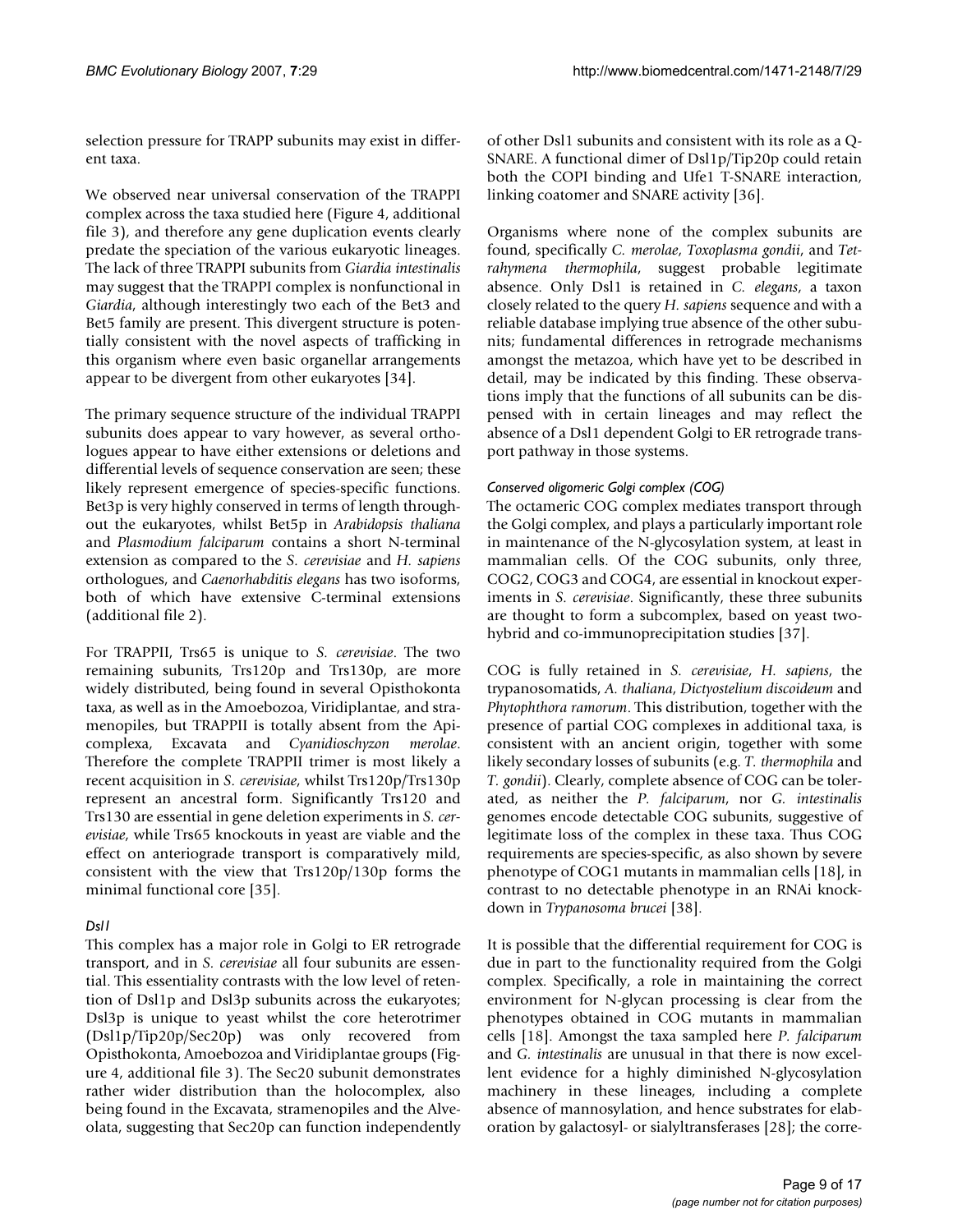lation between the absence of both mannose-containing N-glycans and the COG complex is highly suggestive of functional relatedness.

#### *HOPS*

This hexameric complex functions in endosome to vacuole/lysosome transport and is well conserved, despite the nonessentiality of the subunits in *S. cerevisiae*. Except for Vps39, this complex is almost fully conserved in most genomes. The exception is *C. merolae* where the complex is almost completely absent. Whilst Vps39 is poorly conserved at the sequence level, and it remains possible that for some taxa the open reading frame was not detected by BLAST, additional data also suggest that Vps39p and Vps41p are less important for HOPS function [39]. Vps11, 16, 18 and 33 are class B Vps mutants with severe phenotypes – Vps11p/16p/18p/33p appears to be the core complex with Vps39p and 41p (class C mutants with milder phenotypes) providing accessory subunits and function [39]. Indeed the Vps11p/16p/18p/33p complex can alternatively associate with Sec8p, instead of Vps39p/41p [39], providing a link to the membrane. Vps39p/41p interacts directly with Ypt7p (i.e. Rab7), and therefore the precise function of Rab7 may depend on the presence of Vps39p/ 41p. Because Vps39 is not found in the Chromalveolata genomes sampled here, this raises the possibility that this pathway is different in these taxa than in most other lineages.

### *GARP*

GARP mediates an endosome to Golgi transport pathway. The complex is comparatively small, consisting of four subunits, none of which is essential in *S. cerevisiae*. Vps52p/53p/54p form a stable vesicle-associated complex [40], and Vps51p acts to tether this to the SNARE protein Tlg1p. The interaction may have little to do with function as ablation of the Vps51p-Tlg1p interaction has little effect *in vivo* in yeast [41] and presumably additional factors can recruit Vps52p/53p/54p to the membrane. This is also entirely consistent with the observation that Vps51 is the most sparsely distributed member of this complex, being restricted to taxa in the Opisthokonta lineage. Of the remaining subunits, Vps52p and Vps53p are the best retained across taxa. Interestingly the Vps52p/53p/54p complex is retained in higher plants and in trypanosomatids, indicating the presence of a retrograde transport system in these organisms that presumably actively returns material to the Golgi complex from the endosomal system. While the complex is not well conserved (Figure 4, additional file 3), the overall pattern of subunit occurrence argues that this is an ancient complex.

### *Exocyst*

This complex directs exocytic vesicles to the plasma membrane and consists of two subcomplexes of three and five subunits each. All of the subunits are essential in *S. cerevisiae*. Significantly, different subunits appear to mediate interaction with the plasma membrane in mammals and yeast; in *S. cerevisiae* Sec3p binds Rho1p and the plasma membrane, while Sec15p binds the Sec4p GTPase on the vesicle membrane [42]. By contrast, in mammals Sec3p does not bind Rho1p or the plasma membrane; instead Exo70p may mark sites of exocytosis on the plasma membrane [43]. The full complex is present in the Opisthokonta, Amoebozoa and higher plants. However, the presence of at least some exocyst subunits in other taxa suggests that the exocyst is an ancient system. Our observations are consistent with a recent report describing the presence of Exo70p in land plants and other diverse eukaryotes [44]. In our analysis, no subunits are found in *G. intestinalis*, while only one is recovered in *C. merolae, P. falciparum* and *T. gondii*, suggesting that, in these systems, full exocyst function may be absent.

#### *Insights into taxon-specific functions*

A number of interesting features are apparent from the data-set when considered by organism rather than by complex. Most dramatic is the absence of several complexes from a number of lineages. Specifically, no subunits were recovered in *G. intestinalis* for COG, GARP, exocyst or TRAPPII and only Sec20 of Dsl1 was found. Whilst there is the possibility of increased sequence divergence for this system, and hence failure to detect homologues that are in fact present, it is highly unlikely that this accounts for the extreme level of absence and is consistent with an earlier analysis sampling a wide range of endocytic functions [27] and with the somewhat unusual organisation of the endomembrane system in *Giardia* [34]. Also consistent with earlier work is the observation that *C. merolae* appears to possess only a complete TRAPPI and a possible minimal COG complex, with single subunits of a few of the other complexes. This feature may reflect both the small genome of this organism as well as the extreme environment (pH 2.0) that *C. merolae* exploits [45], suggesting a radically minimalised trafficking system [27]. The Apicomplexa may well lack several complexes, with good evidence for the presence of HOPS, and TRAPPI and only limited representation for the others. Given that we sampled two genomes from this group, and the patterns of subunit recovery are overall very similar, we consider this prediction to be robust. These observations indicate that mechanisms for transport through the Golgi complex, for exocytosis and for Golgi to ER trafficking are likely either mediated by novel factors, or alternatively are highly simplified in the Apicomplexa, in part reflected by a minimised N-glycosylation system in *P. falciparum* [28].

Perhaps less surprising is the high degree of conservation of the complexes throughout the Opisthokonta, Amoebozoa, Viridiplantae and the Kinetoplastida. However, sig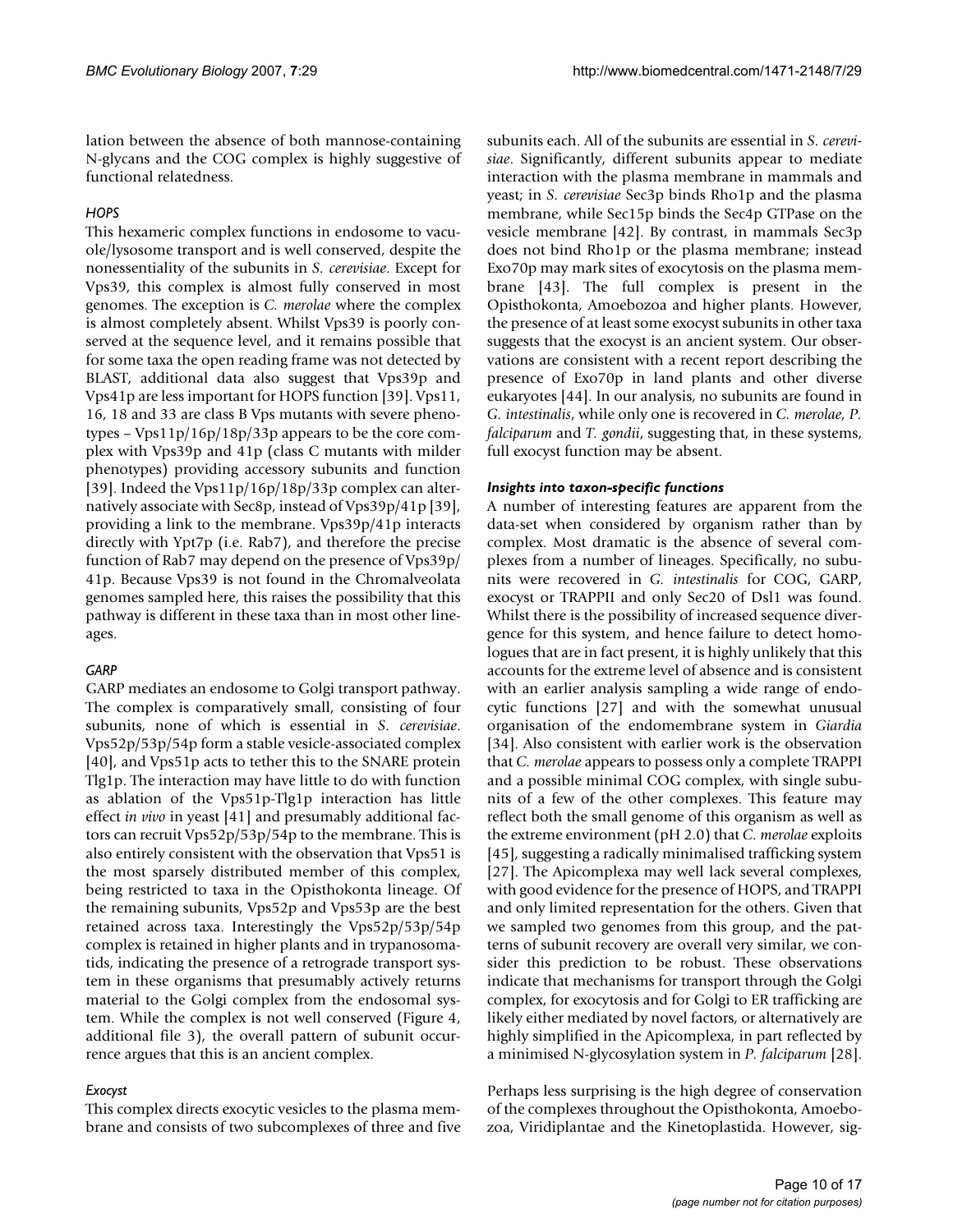nificant variation in the complexes recovered even between comparatively closely related taxa does underscore the potential lability of the trafficking system. For example, in *Cryptococcus neoformans*, we were unable to recover by BLAST many subunits of both COG and TRAP-PII, demonstrating a significant divergence between this system and the model yeast *S. cerevisiae*. The Kinetoplastida retain the majority of the complexes, lacking only Dsl1 and TRAPPII. Overall, the kinetoplastids are extremely similar to each other, emphasizing a strong retention of this machinery in these three parasites despite their very different life-cycles.

#### *SM proteins*

Another major set of players in machinery encoding specificity of membrane fusion events are the SM proteins [8]. We, therefore, addressed the evolution of these components via comparative genomics and phylogenetics. Our BLAST search identified at least one putative homologue for each of the defined SM protein families in all of genomes examined (data not shown). While such evidence was used in a few cases, discussed below, to identify the various homologues, phylogenetic analysis was pursued in order to provide a more rigorous basis for annotation. An initial dataset was analyzed, composed of homologues of each of the SM protein families from representatives of the five sampled eukaryotic supergroups. From ML and ML-corrected distance analyses, the four SM protein families resolved with 100% support with both methods for the clades of Sly1p, Vps33p and Vps45p (data not shown). The clade of Sec1p was supported by bootstrap values of 81% and 99% with the two methods respectively. This provided preliminary evidence for the expansion of the four SM protein families prior to the divergence of most eukaryotic lineages.

A second analysis included representative sequences from all taxa sampled. However, the resolution of this dataset was poor (data not shown) and the sequences from *G. intestinalis* and *C. merolae* represented divergent, and presumably rapidly-evolving, homologues. These were removed from the dataset and the resulting alignment was then analysed by Bayesian, ML and ML corrected distance methods. As in the preliminary analysis, there was very good support for the robust separation of clades representing homologues of Sec1p, Sly1p, Vps33p and Vps45p, and each clade contained representatives of each of the five sampled eukaryotic super-groups (Figure 5). Finally we aligned the most canonical sequences of each putative SM family from *G. intestinalis* and *C. merolae* (as predicted by BLAST) to an SM alignment with one representative of each supergroup for each paralogue family. In the case of *C. merolae*, it was possible to classify the sequences to their protein family with very strong support values for Sly1p (1.0/100%/100%, Bayesian posterior probability/ML/ML corrected bootstrap values), Sec1p (1.0/95%/100%), Vps33p (1.0/100%/100%) and Vps45p (1.0/98%/100%). For *Giardia*, it was possible to assign Sly1p (1.0/60%/ 87%), Vps33p (1.0/89%/100%) and Vps45p (0.97/25%/ 85%) homologues with confidence. The putative Sec1p homologue was only supported by Bayesian posterior probabilities (0.90) and BLAST, but not bootstrap support, and hence we can only tentatively assign this sequence as a Sec1p. This is contrary to previous reports suggesting loss in *G. intestinalis* and *C. merolae* of some SM protein homologues [27] and contrary to other membrane trafficking machinery that appears reduced in these taxa [27,34].

These data strongly imply that the SM protein families originated via gene duplications from an ancestral SM protein gene, and this process must have occurred prior to the last common ancestor of the taxa sampled, which should represent a good approximation of the LCEA [19]. Our results confirm and extend previous analyses based on sparser taxon sampling [29]. Thus we see the same major patterns of acquisition of complexity *via* paralogous gene duplication as observed for the syntaxins, vesicle coats, Rabs and indeed much of the major membrane trafficking machinery. Our analyses also allow us to infer how different modes of syntaxin binding may have arisen for Vps33p. Because the HOPS complex appears to have evolved independently from the other tether complexes, and Vps33p is the only SM protein incorporated into a tether as well as the only SM protein not to interact directly with its SNARE, we deduce that Vps33p likely did ancestrally bind its syntaxin directly and may have been co-opted later by HOPS, changing its binding mode. This also implies that the ancestral mode of SM-syntaxin interaction was through direct binding.

### **Conclusion**

Most of the specific events within the intracellular transport system of eukaryotic cells exploit a common core of protein factors that mediate membrane budding, translocation and docking/fusion. Members of the Rab, ARF, SNARE and coat protein families participate in many of these events, and each family is clearly derived from a single common ancestor. The presence of this near universal core group of proteins mediating the basic steps of exocytosis and endocytosis indicates expansion and functional diversification prior to the formation of the major eukaryotic super-groups [24]. Here we addressed the evolutionary origins of the SM proteins as well as the tethering factor complexes, the latter having a substantially more diverse structural basis than GTPases and SNAREs.

By comparisons of the complete genomes of 17 taxa representing five of the six major eukaryotic groups [19] for 40 tethering factors and the SM proteins, we determined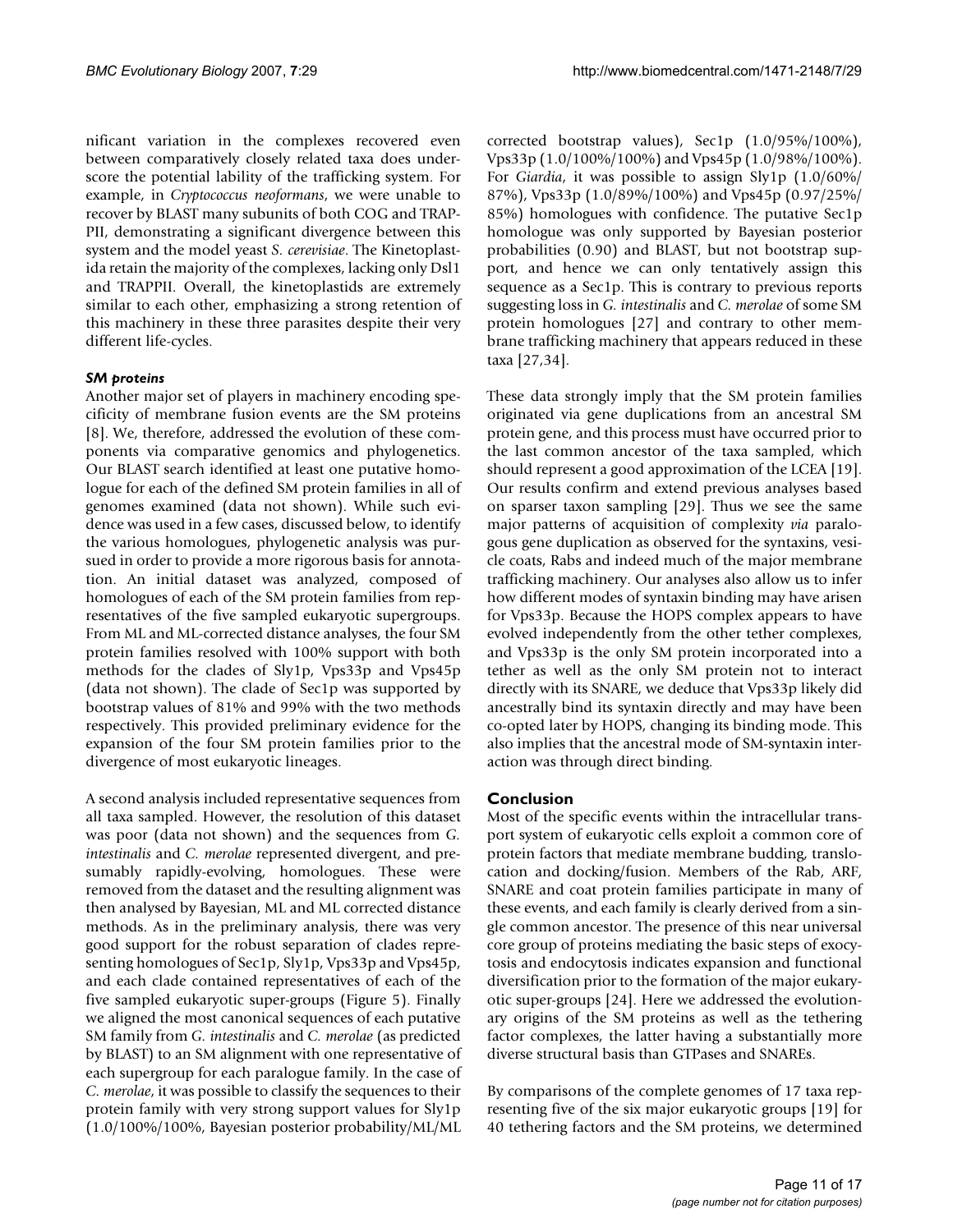

### Phylogenetic analysis of SM proteins from eukaryotes in the major sampled supergroups **Figure 5**

**Phylogenetic analysis of SM proteins from eukaryotes in the major sampled supergroups**. This analysis shows that the four SM protein families robustly form separate clades as shown by the bold support values and denoted by the vertical bars to the right of each clade. Support values are given in the order of Bayesian posterior probabilities/ML bootstraps/ML corrected distance bootstraps. That each family encompasses all of the sampled eukaryotic diversity is illustrated by the colourcoded taxon names, which follow the scheme of Figure 4. Support values for all nodes supported by 0.95 posterior probability and 50% bootstrap support or better, are illustrated symbolically. This analysis demonstrates that the SM protein families are ubiquitously found in the sampled eukaryotes and their evolution likely pre-dates the last common eukaryotic ancestor.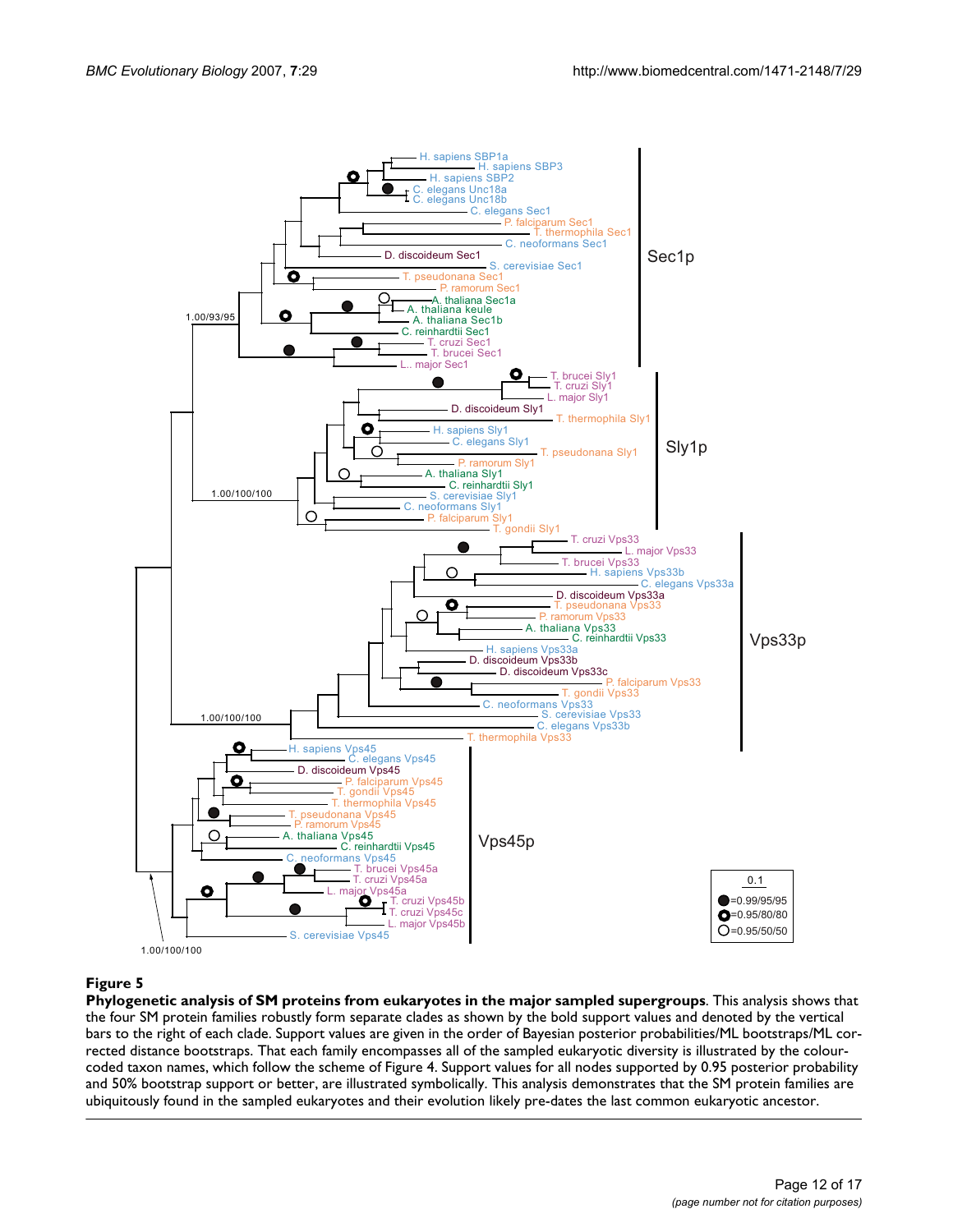that both are widely distributed across eukaryotic evolution. The most likely interpretation of our findings is that these complexes are an ancient feature of the eukaryotes and have an origin that predates the diversification of the separate eukaryotic lineages. These findings further confirm the earlier indications of a complex endomembrane system for LCEA [24,27].

Lineages that lack entire tethering complexes likely lost these factors as a result of selective pressure. Multiple samplings of taxa in several major groups argue against simple failure of BLAST routines to detect these factors. Whether the failure to detect many of the tether subunits is due to methodological failure, based on the extreme sequence divergence of the homologue in question, or whether it is due to true loss, may be difficult to determine. Notwithstanding this, there is clearly a distinct pattern of conservation between these two components of the specificity machinery, i.e. the poorly conserved tether complexes and the more easily detectable and more highly conserved SM proteins. This suggests that, while there is flexibility or relaxed selection for the tethering machinery, there is more restrictive functional selection and resulting evolutionary constraints on the SM proteins. Our data also provide a guide for studies intended to probe functionality of trafficking pathways in divergent systems. For example, determining essentiality and function of incompletely retained complexes would provide an excellent means by which to test both conservation of function and the importance of retaining composition. Additionally, several of the divergent organisms are highly important pathogens, and these data provide further insights into the molecular cell biology of these systems.

Two major patterns have emerged concerning the evolution of membrane trafficking. The first pattern addresses the timing of this evolutionary innovation; multiple lines of evidence suggest that the complement of protein trafficking machinery and the organelles commonly held as involved in membrane-trafficking were established very early in eukaryotic evolution [11-14,19,22-26]. Our analyses of the tethering complexes and the SM proteins are consistent with this paradigm and add two further components to the list of characteristics possessed by the ancestral eukaryote.

The second pattern regards the process by which the machinery increased in complexity. Analyses of SNAREs [10-12], Rabs [13] and the coat proteins [14] all suggest the presence of a single ancestor of each protein family giving rise to the different organelle specific protein machineries via gene duplication. Evidence that the ARF/ Sar1 family arose first, and was followed by the Rab/Ras family has also been presented [52], but our present analysis is not able to confirm or refute the concept that the ER predates the origins of the remaining endomembrane compartments. Because each of the subfamilies (or in the case of the coats, each distantly homologous coat) is characteristically associated with a particular organelle or pathway, one model is that the gene duplications were concurrent with, and possibly involved in, the process of evolutionarily deriving the various novel organelles. While the SM proteins conform precisely to this pattern, the tether complexes do not. The tethers then bring to light a novel mechanism of evolutionary elaboration of the membrane trafficking system, whereby at least some organelle specific machinery originated independently, and yet still before the LCEA.

The precise origin of the tethering complexes is somewhat equivocal, as evidence is not compelling for common ancestry amongst these factors. Even if the COG, exocyst, Dsl1 and GARP complexes were derived from an ancestral complex, the TRAPP and HOPS complexes appear independently derived. If the former four complexes did originate from a single ancestral complex, then these would have been sufficient to service the basic trafficking pathways. The latter two complexes would be later additions; however they still arose before the LCEA. In the more extreme scenario, the tether complexes each evolved convergently, with the only major common requirement being the presence of a coiled-coil forming domain that likely could interact with additional factors of the fusion machinery and the organellar membrane. As more sensitive algorithms for deducing homology become available, it may be possible to confirm or refute the relatedness of the tethering complexes and distinguish between these scenarios.

Various authors have proposed that the key to the evolution of the membrane-trafficking organelles and system are the SNAREs [11], Rabs [3] or the SM proteins [29]. The tethering complexes are the components of the specificity machinery that link all of these factors together either physically, functionally or both. An understanding of all of these components will be required to determine how vesicle fusion specificity evolved. Because the details of how the tethering complexes and other factors encode specificity remain unclear, it is too early to fully address the evolution of membrane trafficking specificity. Once a solid functional mechanism is established in model systems, determining which aspects of these mechanisms are generalisable will be the next step for elucidating a common functional mechanism and obtaining a full understanding of its evolution.

#### **Methods** *Databases*

We selected taxa that would provide a wide sampling of the six eukaryotic super-groups, and as far as possible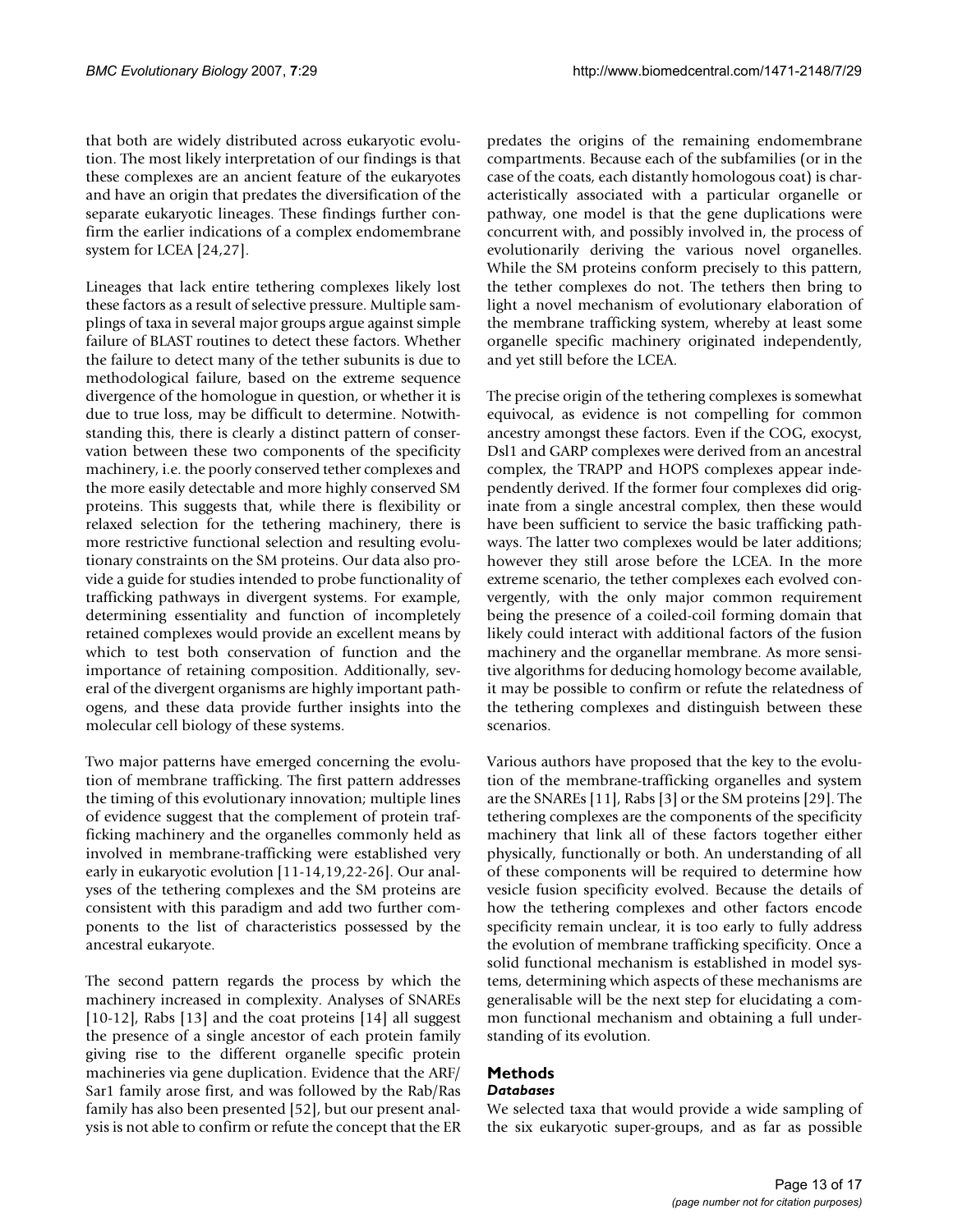include at least two representative taxa in each group to facilitate detection of species-specific secondary losses versus absence from the group, and to minimise failures due to species-specific sequence divergence. In fact, we are only able to sample five supergroups as no genome sequence data are available for a representative of the Rhizaria. We also restricted our analysis to those genomes that were completed, such that failure to retrieve a BLAST hit could be ascribed to true absence or extreme divergence, and not to database incompleteness; this resulted in selection of seventeen taxa, for a total of over 650 individual BLAST queries. Trypanosomatid data were obtained from the Sanger Institute website, and either interrogated via the geneDB WWW interface [46] or locally. Yeast data were obtained from MIPS [47] or the Stanford yeast genome database [48]. *P. ramorum, Thalassiosira pseudonana*, and *Chlamydomonas reinhardtii* data were from JGI [49]. *T. gondii* data were from ToxoDB [50], *T. thermophila* data were from TIGR [51], *G. intestinalis* data from GiardiaDB [52], *D. discoideum* data at GeneDB [46], *C. neoformans* data were from the Broad Institute website [53] and *C. merolae* data from the *C. merolae* BLAST server [54]. All other organismal genome data were obtained via Uniprot [55] or the NCBI BLAST interface [56].

#### *Taxonomic homology survey*

Data were retrieved from online databases using BLAST [57]. *H. sapiens* or *S. cerevisiae* predicted protein sequences were typically used as queries, with default BLAST parameters relaxed to maximise recovery of weaker hits. In cases where these initial queries failed to recover a candidate orthologue, query sequences from a taxon more closely related to the target genome (based on relationships from [19]) were used for further searching, should such a clear orthologue query be available, derived either from this survey or from annotated databases. All recovered sequences were subjected to reverse BLAST, typically against the *S. cerevisiae* or *H. sapiens* genome. In addition we also subjected sequences to searches through the NCBI conserved domain database (CDDB), using default parameters. This approach can detect structural relationships using alignment against HMM profiles, and while a hit is good evidence for structural (and hence sequence) relatedness, failure to retrieve a CDDB profile is not strong evidence for absence as weaker relationships may fail to be detected. For retrieval of SM candidate orthologues, *A. thaliana* or *H. sapiens* orthologues were used, with candidate orthologues validated by reverse BLAST against the nonredundant protein database. Paralogue-specific annotation was derived from phylogenetic analysis described below.

A candidate orthologue was considered to have been retrieved if a reverse BLAST recovered the original query within the top five hits. Additionally, both for initial candidate identification and for validation by reverse BLAST, sequences were analysed by alignment for the presence of significant sequence similarities, and also were parsed through NCBI CDDB rather than relying solely on e-value cut-offs. Failure to complete all of these tests resulted in an assignment of "not found".

#### *Inter- and intra-complex homology assessment*

With the exception of the relationships between some of the TRAPP subunits, BLAST alone failed to identify sequence relationships between the tethering factors. In order to increase sensitivity, PSI-BLAST analysis was undertaken. Three iterations were performed against the NCBI nr database using *S. cerevisiae* or metazoan sequences as queries. All hits retrieved above the default threshold were inspected, and a relationship was only considered valid if factors from multiple diverse taxa were returned, and if there was evidence for a reciprocal relationship, i.e. factor A identified factor B, and *visa versa*. Additional alignments and reverse BLAST experiments were performed to verify relationships as appropriate.

#### *Alignments and phylogenetic reconstructions*

Initial alignments of the tethering factors and the SM proteins were created in Clustal X [58] and manually adjusted. For the SM proteins, taxa were then added by hand from pair-wise Clustal alignments of the relevant taxon with the nearest representative within each eukaryotic supergroup. Several alignments were constructed. A template alignment with a single taxonomic representative of each major eukaryotic super-group for each SM protein family was created with 32 taxa and 326 positions. An alignment with all taxa was then created with 80 taxa and 318 positions. A dataset with the long branch taxa, *G. intestinalis* and *C. merolae*, removed was then made (72 taxa and 282 positions). Finally the *G. intestinalis* and *C. merolae* sequences were added back to the template alignment producing alignments with 36 taxa and 338 and 336 positions respectively. Analysis of these final two alignments enabled classification of the SM protein representatives from these divergent taxa. Since the purpose of the study was to establish whether each taxon had at least one representative of each SM protein family, and not to fully resolve the classification of each protein from each taxon sampled, some homologues from some taxa were excluded from the phylogeny. Only the most canonical homologue of each protein family, as assessed by BLASTp score and by size comparison, was used for the relevant phylogeny. All alignments were masked such that only unambiguously homologous positions were used for phylogenetic analysis and are available upon request. The model of sequence evolution for each dataset was determined using Tree-Puzzle v.5.2 [59] based on initial neighbor-joining trees and incorporating an 8-category gamma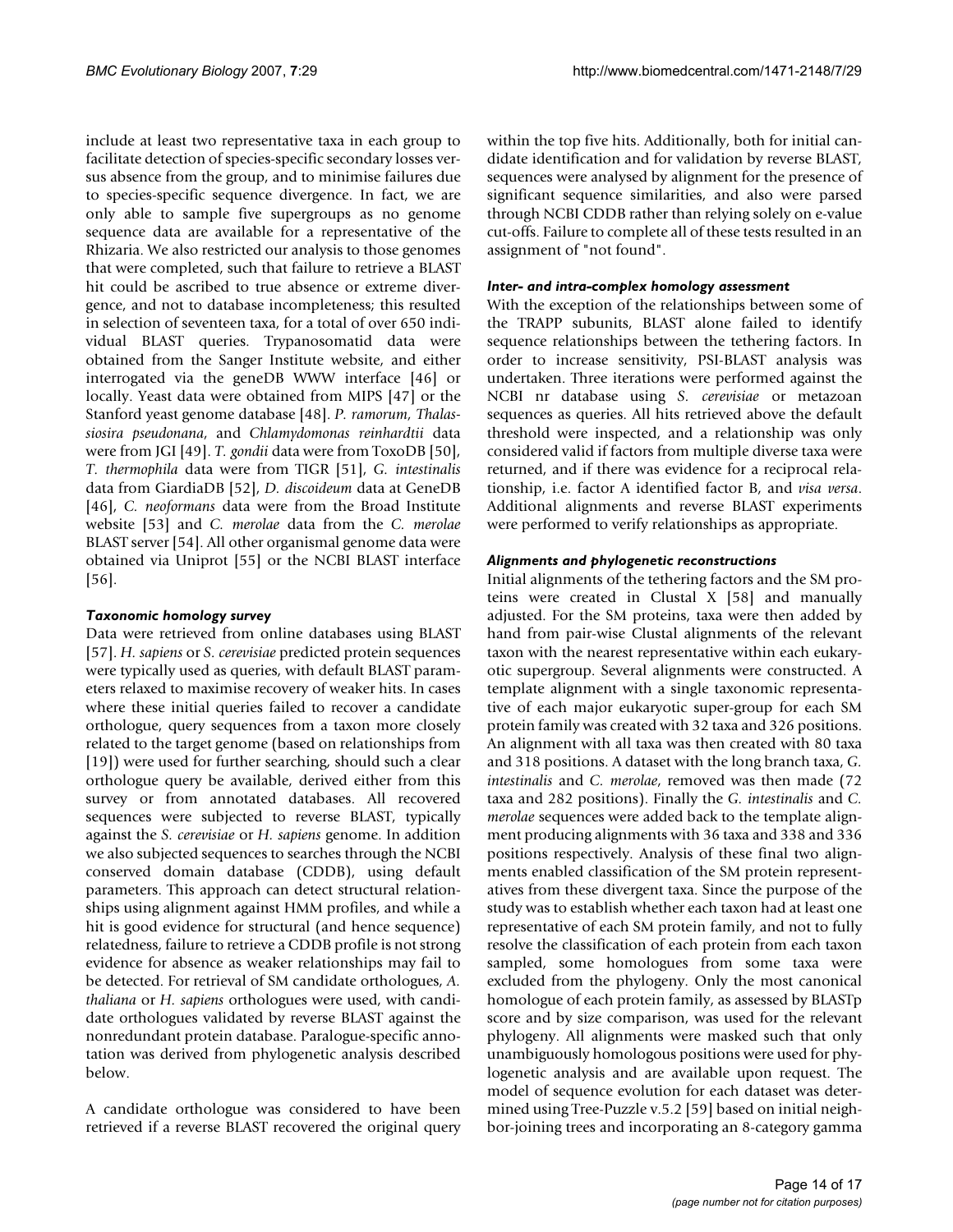correction for rate variation. Trees were then built using Mr. Bayes v. 3.1.2 [60] for Bayesian analysis to determine optimal tree topology and posterior probability values for the nodes, with 1 000 000 Markov Chain Monte Carlo generations and the burn-in value determined graphically by removing trees before the plateau. Phyml v.2.4.4 [61] was used to obtain maximum-likelihood bootstrap values; and Fitch or Neighbor-Joining v.3.6a3 from the PHYLIP package [62] using the distance matrices generated by Tree-Puzzle and Puzzleboot [63] from 1000 (for Neighbor-Joining) or 100 (for Fitch) pseudo-replicate datasets respectively. Nodes with greater than 0.95 posterior probability and better than 80% bootstrap support were considered robust, although in Figure 5 all nodes with support values greater than 0.95 posterior probability and 50% bootstrap are shown. Other than the template alignment (32 taxa, 318 positions), which was analyzed by ML and ML-corrected distance only, all alignments were analyzed by all three methods.

### **Abbreviations**

COG, conserved oligomeric complex; GARP, Golgi associated retrograde protein complex; HOPS, homotypic fusion and vacuole protein sorting; LCEA, last common eukaryotic ancestor; ML, maximum likelihood; ORF, open reading frame; SM, Sec1/Munc18; SNARE, soluble NSF-attachment factor receptor; TRAPP, transport protein particle.

### **Authors' contributions**

VLK, JBD and MCF were responsible for conceiving and designing the study. VLK and MCF performed the analyses on the tether complexes, and JBD did the analysis of the SM proteins. RMRC processed BLAST results for graphical representation. All authors were responsible for drafting the manuscript and producing the figures.

# **Additional material Acknowledgements**

### **Additional File 1**

*Coiled-coil domain annotations and regions of sequence similarity for selected tethering factors. Coiled-coil predictions were done using Coils, with default settings [65]. Regions of sequence similarity returned by PSI-BLAST are indicated by a grey bar for each prediction. Sequences are truncated at 800 residues for comparative purposes.*

Click here for file

[\[http://www.biomedcentral.com/content/supplementary/1471-](http://www.biomedcentral.com/content/supplementary/1471-2148-7-29-S1.pdf) 2148-7-29-S1.pdf]

## **Additional File 2**

*Clustal X alignment of Bet5p orthologues from selected taxa. Full length predicted amino acid sequences from selected taxa were aligned using Clustal X. Dashes indicated gaps introduced to improve the alignment. A "\*" on the consensus line indicates fully conserved residues, ":" indicates conservative substitutions, and "." indicates conservation in 50% of taxa.* Click here for file

[\[http://www.biomedcentral.com/content/supplementary/1471-](http://www.biomedcentral.com/content/supplementary/1471-2148-7-29-S2.pdf) 2148-7-29-S2.pdf]

## **Additional File 3**

*Distribution of tethering complex subunits across representative eukaryotic taxa by BLAST. Data are based on BLAST results together with alignments – typically the* S. cerevisiae *or* H. sapiens *sequences were used as queries. Y = an identification based on a clear reverse BLAST result and/ or additional evidence through analysis of the sequence by Clustal. Names of individual factors are given for* S. cerevisiae*, with synonyms following, if applicable. N = not found. Footnotes: 1; The* C. reinhardtii *genome is fragmentary at this time and in some instances BLAST retrieves only short sequences that can be defined by domains only and not the full length ORF. 2; COG5 and COG7 lack conserved domains as detected in CDDB – and are less well conserved between yeast and humans; hence these subunits may be particularly difficult to identify explaining their absence from several genomes. 3; Vps51 is a small ORF and therefore less likely to be found due to fewer possible sites for identification and the higher probability of it not being sequenced in a random sequencing approach. 4; Reverse BLAST to* S. cerevisiae *Sec5p with e-6 but not to* H. sapiens *or other taxa. Given absence of remaining orthologues, status is equivocal. 5; Reverse BLAST to Viridiplantae Sec6p with e-7 but not other taxa. Contains 40% of Sec6 domain, e-9 by CD search, therefore probably a truncated form. 6; Weak reverse BLAST, but all contain part of Sec20 domain. Equivocal status. 7;* H. sapiens *homologue, identified by Bet3p pull down, is twice the molecular weight of* S. cerevisiae *Trs85p and only shows weak similarity by BLAST. Most other candidates recovered using*  H. sapiens *query.* C. elegans *has two isoforms which do reverse BLAST, albeit weakly, to* S. cerevisiae*.*

Click here for file

[\[http://www.biomedcentral.com/content/supplementary/1471-](http://www.biomedcentral.com/content/supplementary/1471-2148-7-29-S3.pdf) 2148-7-29-S3.pdf]

This work was supported by a program grant from the Wellcome Trust (to MCF) and a joint Canadian Institutes of Health Research/Wellcome Trust Traveling Research Fellowship (to JBD). We are highly grateful to Amanda O'Reilly (Cambridge) for informatics/computation assistance, and indebted to the various genome centres and projects for open access data for analysis.

#### **References**

- 1. Stanier RY: **The origins of photosynthesis in Eukaryotes.** In *Evolution in the Microbial World* Edited by: Carlile MJ and Skehel JJ. Cambridge, U.K., Cambridge University Press; 1974:219-240.
- 2. Cavalier-Smith T: **[The phagotrophic origin of eukaryotes and](http://www.ncbi.nlm.nih.gov/entrez/query.fcgi?cmd=Retrieve&db=PubMed&dopt=Abstract&list_uids=11931142) [phylogenetic classification of Protozoa.](http://www.ncbi.nlm.nih.gov/entrez/query.fcgi?cmd=Retrieve&db=PubMed&dopt=Abstract&list_uids=11931142)** *Int J Syst Evol Microbiol* 2002, **52:**297-354.
- 3. Jekely G: **[Small GTPases and the evolution of the eukaryotic](http://www.ncbi.nlm.nih.gov/entrez/query.fcgi?cmd=Retrieve&db=PubMed&dopt=Abstract&list_uids=14579253) [cell.](http://www.ncbi.nlm.nih.gov/entrez/query.fcgi?cmd=Retrieve&db=PubMed&dopt=Abstract&list_uids=14579253)** *Bioessays* 2003, **25:**1129-1138.
- 4. Rothman JE, Wieland FT: **[Protein sorting by transport vesicles.](http://www.ncbi.nlm.nih.gov/entrez/query.fcgi?cmd=Retrieve&db=PubMed&dopt=Abstract&list_uids=8602507)** *Science* 1996, **272:**227-234.
- 5. Parlati F, McNew JA, Fukuda R, Miller R, Sollner TH, Rothman JE: **[Topological restriction of SNARE-dependent membrane](http://www.ncbi.nlm.nih.gov/entrez/query.fcgi?cmd=Retrieve&db=PubMed&dopt=Abstract&list_uids=11001058) [fusion.](http://www.ncbi.nlm.nih.gov/entrez/query.fcgi?cmd=Retrieve&db=PubMed&dopt=Abstract&list_uids=11001058)** *Nature* 2000, **407:**194-198.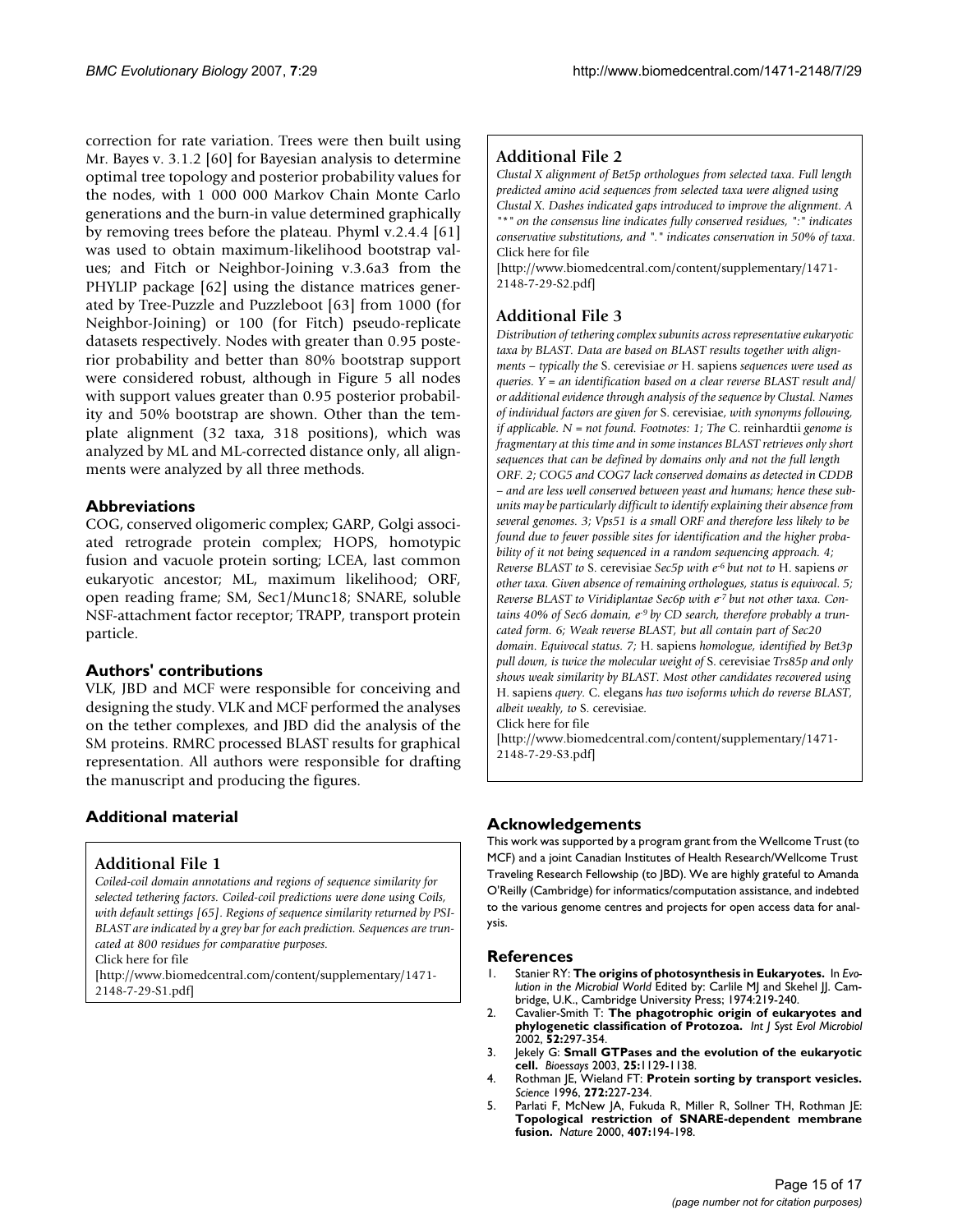- 6. Zerial M, McBride H: **[Rab proteins as membrane organizers.](http://www.ncbi.nlm.nih.gov/entrez/query.fcgi?cmd=Retrieve&db=PubMed&dopt=Abstract&list_uids=11252952)** *Nat Rev Mol Cell Biol* 2001, **2:**107-117.
- 7. Lupashin V, Sztul E: **[Golgi tethering factors.](http://www.ncbi.nlm.nih.gov/entrez/query.fcgi?cmd=Retrieve&db=PubMed&dopt=Abstract&list_uids=15979505)** *Biochim Biophys Acta* 2005, **1744:**325-339.
- 8. Dulubova I, Yamaguchi T, Arac D, Li H, Huryeva I, Min SW, Rizo J, Sudhof TC: **[Convergence and divergence in the mechanism of](http://www.ncbi.nlm.nih.gov/entrez/query.fcgi?cmd=Retrieve&db=PubMed&dopt=Abstract&list_uids=12506202) [SNARE binding by Sec1/Munc18-like proteins.](http://www.ncbi.nlm.nih.gov/entrez/query.fcgi?cmd=Retrieve&db=PubMed&dopt=Abstract&list_uids=12506202)** *Proc Natl Acad Sci U S A* 2003, **100:**32-37.
- 9. Bonifacino JS, Glick BS: **[The mechanisms of vesicle budding and](http://www.ncbi.nlm.nih.gov/entrez/query.fcgi?cmd=Retrieve&db=PubMed&dopt=Abstract&list_uids=14744428) [fusion.](http://www.ncbi.nlm.nih.gov/entrez/query.fcgi?cmd=Retrieve&db=PubMed&dopt=Abstract&list_uids=14744428)** *Cell* 2004, **116:**153-166.
- 10. Yoshizawa AC, Kawashima S, Okuda S, Fujita M, Itoh M, Moriya Y, Hattori M, Kanehisa M: **[Extracting sequence motifs and the phy](http://www.ncbi.nlm.nih.gov/entrez/query.fcgi?cmd=Retrieve&db=PubMed&dopt=Abstract&list_uids=16882042)[logenetic features of SNARE-dependent membrane traffic.](http://www.ncbi.nlm.nih.gov/entrez/query.fcgi?cmd=Retrieve&db=PubMed&dopt=Abstract&list_uids=16882042)** *Traffic* 2006, **7:**1104-1118.
- 11. Dacks JB, Doolittle WF: **[Novel syntaxin gene sequences from](http://www.ncbi.nlm.nih.gov/entrez/query.fcgi?cmd=Retrieve&db=PubMed&dopt=Abstract&list_uids=11950882) [Giardia, Trypanosoma and algae: implications for the](http://www.ncbi.nlm.nih.gov/entrez/query.fcgi?cmd=Retrieve&db=PubMed&dopt=Abstract&list_uids=11950882) ancient evolution of the eukaryotic endomembrane system.** *J Cell Sci* 2002, **115:**1635-1642.
- 12. Dacks JB, Doolittle WF: **[Molecular and phylogenetic character](http://www.ncbi.nlm.nih.gov/entrez/query.fcgi?cmd=Retrieve&db=PubMed&dopt=Abstract&list_uids=15478792)[ization of syntaxin genes from parasitic protozoa.](http://www.ncbi.nlm.nih.gov/entrez/query.fcgi?cmd=Retrieve&db=PubMed&dopt=Abstract&list_uids=15478792)** *Mol Biochem Parasitol* 2004, **136:**123-136.
- 13. Pereira-Leal JB, Seabra MC: **[Evolution of the Rab family of small](http://www.ncbi.nlm.nih.gov/entrez/query.fcgi?cmd=Retrieve&db=PubMed&dopt=Abstract&list_uids=11697911) [GTP-binding proteins.](http://www.ncbi.nlm.nih.gov/entrez/query.fcgi?cmd=Retrieve&db=PubMed&dopt=Abstract&list_uids=11697911)** *J Mol Biol* 2001, **313:**889-901.
- 14. Devos D, Dokudovskaya S, Alber F, Williams R, Chait BT, Sali A, Rout MP: **[Components of coated vesicles and nuclear pore com](http://www.ncbi.nlm.nih.gov/entrez/query.fcgi?cmd=Retrieve&db=PubMed&dopt=Abstract&list_uids=15523559)[plexes share a common molecular architecture.](http://www.ncbi.nlm.nih.gov/entrez/query.fcgi?cmd=Retrieve&db=PubMed&dopt=Abstract&list_uids=15523559)** *PLoS Biol* 2004, **2:**e380.
- 15. Toonen RF, Verhage M: **[Vesicle trafficking: pleasure and pain](http://www.ncbi.nlm.nih.gov/entrez/query.fcgi?cmd=Retrieve&db=PubMed&dopt=Abstract&list_uids=12667755) [from SM genes.](http://www.ncbi.nlm.nih.gov/entrez/query.fcgi?cmd=Retrieve&db=PubMed&dopt=Abstract&list_uids=12667755)** *Trends Cell Biol* 2003, **13:**177-186.
- 16. Pfeffer SR: **[Transport-vesicle targeting: tethers before](http://www.ncbi.nlm.nih.gov/entrez/query.fcgi?cmd=Retrieve&db=PubMed&dopt=Abstract&list_uids=10559876) [SNAREs.](http://www.ncbi.nlm.nih.gov/entrez/query.fcgi?cmd=Retrieve&db=PubMed&dopt=Abstract&list_uids=10559876)** *Nat Cell Biol* 1999, **1:**E17-22.
- 17. Whyte JR, Munro S: **[Vesicle tethering complexes in membrane](http://www.ncbi.nlm.nih.gov/entrez/query.fcgi?cmd=Retrieve&db=PubMed&dopt=Abstract&list_uids=12077354) [traffic.](http://www.ncbi.nlm.nih.gov/entrez/query.fcgi?cmd=Retrieve&db=PubMed&dopt=Abstract&list_uids=12077354)** *J Cell Sci* 2002, **115:**2627-2637.
- 18. Oka T, Krieger M: **[Multi-component protein complexes and](http://www.ncbi.nlm.nih.gov/entrez/query.fcgi?cmd=Retrieve&db=PubMed&dopt=Abstract&list_uids=15749823)** [Golgi membrane trafficking.](http://www.ncbi.nlm.nih.gov/entrez/query.fcgi?cmd=Retrieve&db=PubMed&dopt=Abstract&list_uids=15749823) **137:**109-114.
- 19. Adl SM, Simpson AG, Farmer MA, Andersen RA, Anderson OR, Barta JR, Bowser SS, Brugerolle G, Fensome RA, Fredericq S, James TY, Karpov S, Kugrens P, Krug J, Lane CE, Lewis LA, Lodge J, Lynn DH, Mann DG, McCourt RM, Mendoza L, Moestrup O, Mozley-Standridge SE, Nerad TA, Shearer CA, Smirnov AV, Spiegel FW, Taylor MF: **[The](http://www.ncbi.nlm.nih.gov/entrez/query.fcgi?cmd=Retrieve&db=PubMed&dopt=Abstract&list_uids=16248873) [new higher level classification of eukaryotes with emphasis](http://www.ncbi.nlm.nih.gov/entrez/query.fcgi?cmd=Retrieve&db=PubMed&dopt=Abstract&list_uids=16248873) [on the taxonomy of protists.](http://www.ncbi.nlm.nih.gov/entrez/query.fcgi?cmd=Retrieve&db=PubMed&dopt=Abstract&list_uids=16248873)** *J Eukaryot Microbiol* 2005, **52:**399-451.
- 20. Keeling PJ, Burger G, Durnford DG, Lang BF, Lee RW, Pearlman RE, Roger AJ, Gray MW: **[The tree of eukaryotes.](http://www.ncbi.nlm.nih.gov/entrez/query.fcgi?cmd=Retrieve&db=PubMed&dopt=Abstract&list_uids=16701456)** *Trends Ecol Evol* 2005, **20:**670-676.
- 21. Springer S, Spang A, Schekman R: **[A primer on vesicle budding.](http://www.ncbi.nlm.nih.gov/entrez/query.fcgi?cmd=Retrieve&db=PubMed&dopt=Abstract&list_uids=10219233)** *Cell* 1999, **97:**145-148.
- 22. Dacks JB, Doolittle WF: **[Reconstructing/deconstructing the](http://www.ncbi.nlm.nih.gov/entrez/query.fcgi?cmd=Retrieve&db=PubMed&dopt=Abstract&list_uids=11719183) [earliest eukaryotes: how comparative genomics can help.](http://www.ncbi.nlm.nih.gov/entrez/query.fcgi?cmd=Retrieve&db=PubMed&dopt=Abstract&list_uids=11719183)** *Cell* 2001, **107:**419-425.
- 23. Hartman H, Fedorov A: **[The origin of the eukaryotic cell: a](http://www.ncbi.nlm.nih.gov/entrez/query.fcgi?cmd=Retrieve&db=PubMed&dopt=Abstract&list_uids=11805300) [genomic investigation.](http://www.ncbi.nlm.nih.gov/entrez/query.fcgi?cmd=Retrieve&db=PubMed&dopt=Abstract&list_uids=11805300)** *Proc Natl Acad Sci U S A* 2002, **99:**1420-1425.
- 24. Dacks JB, Field MC: **Eukaryotic cell evolution from a genomic perspective: the endomembrane system.** In *Organelles, Genomes and Eukaryote Phylogeny: An Evolutionary Synthesis in the Age of Genomics* Edited by: Hirt RP and Horner DS. London, CRC Press; 2004:309-334.
- 25. Dacks JB, Davis LA, Sjogren AM, Andersson JO, Roger AJ, Doolittle WF: **[Evidence for Golgi bodies in proposed 'Golgi-lacking' lin](http://www.ncbi.nlm.nih.gov/entrez/query.fcgi?cmd=Retrieve&db=PubMed&dopt=Abstract&list_uids=14667372)[eages.](http://www.ncbi.nlm.nih.gov/entrez/query.fcgi?cmd=Retrieve&db=PubMed&dopt=Abstract&list_uids=14667372)** *Proc Biol Sci* 2003, **270 Suppl 2:**S168-71.
- 26. Roger AJ: **[Reconstructing early events in eukaryotic evolu](http://www.ncbi.nlm.nih.gov/entrez/query.fcgi?cmd=Retrieve&db=PubMed&dopt=Abstract&list_uids=10527924)[tion.](http://www.ncbi.nlm.nih.gov/entrez/query.fcgi?cmd=Retrieve&db=PubMed&dopt=Abstract&list_uids=10527924)** *The American Naturalist* 1999, **154:**S146-S163.
- 27. Field MC, Gabernet-Castello C, Dacks JB: **Reconstructing the evolution of the endocytic system: insights from genomics and molecular cell biology.** In *Evolution of the Eukaryotic Endomembrane System and Cytoskeleton* Edited by: Jekely G. , Landes Bioscience Publishing; 2006.
- 28. Samuelson J, Banerjee S, Magnelli P, Cui J, Kelleher DJ, Gilmore R, Robbins PW: **[The diversity of dolichol-linked precursors to](http://www.ncbi.nlm.nih.gov/entrez/query.fcgi?cmd=Retrieve&db=PubMed&dopt=Abstract&list_uids=15665075) [Asn-linked glycans likely results from secondary loss of sets](http://www.ncbi.nlm.nih.gov/entrez/query.fcgi?cmd=Retrieve&db=PubMed&dopt=Abstract&list_uids=15665075) [of glycosyltransferases.](http://www.ncbi.nlm.nih.gov/entrez/query.fcgi?cmd=Retrieve&db=PubMed&dopt=Abstract&list_uids=15665075)** *Proc Natl Acad Sci U S A* 2005, **102:**1548-1553.
- 29. Arac D, Dulubova I, Pei J, Huryeva I, Grishin NV, Rizo J: **[Three](http://www.ncbi.nlm.nih.gov/entrez/query.fcgi?cmd=Retrieve&db=PubMed&dopt=Abstract&list_uids=15670607)[dimensional structure of the rSly1 N-terminal domain](http://www.ncbi.nlm.nih.gov/entrez/query.fcgi?cmd=Retrieve&db=PubMed&dopt=Abstract&list_uids=15670607) reveals a conformational change induced by binding to syn[taxin 5.](http://www.ncbi.nlm.nih.gov/entrez/query.fcgi?cmd=Retrieve&db=PubMed&dopt=Abstract&list_uids=15670607)** *J Mol Biol* 2005, **346:**589-601.
- 30. Whyte JR, Munro S: **[The Sec34/35 Golgi transport complex is](http://www.ncbi.nlm.nih.gov/entrez/query.fcgi?cmd=Retrieve&db=PubMed&dopt=Abstract&list_uids=11703943) [related to the exocyst, defining a family of complexes](http://www.ncbi.nlm.nih.gov/entrez/query.fcgi?cmd=Retrieve&db=PubMed&dopt=Abstract&list_uids=11703943) [involved in multiple steps of membrane traffic.](http://www.ncbi.nlm.nih.gov/entrez/query.fcgi?cmd=Retrieve&db=PubMed&dopt=Abstract&list_uids=11703943)** *Dev Cell* 2001, **1:**527-537.
- 31. Sztul E, Lupashin V: **[Role of tethering factors in secretory mem](http://www.ncbi.nlm.nih.gov/entrez/query.fcgi?cmd=Retrieve&db=PubMed&dopt=Abstract&list_uids=16338975)[brane traffic.](http://www.ncbi.nlm.nih.gov/entrez/query.fcgi?cmd=Retrieve&db=PubMed&dopt=Abstract&list_uids=16338975)** *Am J Physiol Cell Physiol* 2006, **290:**C11-26.
- 32. Sacher M, Jiang Y, Barrowman J, Scarpa A, Burston J, Zhang L, Schieltz D, Yates JR 3rd, Abeliovich H, Ferro-Novick S: **[TRAPP, a highly](http://www.ncbi.nlm.nih.gov/entrez/query.fcgi?cmd=Retrieve&db=PubMed&dopt=Abstract&list_uids=9564032) [conserved novel complex on the cis-Golgi that mediates ves](http://www.ncbi.nlm.nih.gov/entrez/query.fcgi?cmd=Retrieve&db=PubMed&dopt=Abstract&list_uids=9564032)[icle docking and fusion.](http://www.ncbi.nlm.nih.gov/entrez/query.fcgi?cmd=Retrieve&db=PubMed&dopt=Abstract&list_uids=9564032)** *Embo J* 1998, **17:**2494-2503.
- 33. Mans BJ, Anantharaman V, Aravind L, Koonin EV: **[Comparative](http://www.ncbi.nlm.nih.gov/entrez/query.fcgi?cmd=Retrieve&db=PubMed&dopt=Abstract&list_uids=15611647) [genomics, evolution and origins of the nuclear envelope and](http://www.ncbi.nlm.nih.gov/entrez/query.fcgi?cmd=Retrieve&db=PubMed&dopt=Abstract&list_uids=15611647) [nuclear pore complex.](http://www.ncbi.nlm.nih.gov/entrez/query.fcgi?cmd=Retrieve&db=PubMed&dopt=Abstract&list_uids=15611647)** *Cell Cycle* 2004, **3:**1612-1637.
- 34. Hehl AB, Marti M: **[Secretory protein trafficking in Giardia](http://www.ncbi.nlm.nih.gov/entrez/query.fcgi?cmd=Retrieve&db=PubMed&dopt=Abstract&list_uids=15225300) [intestinalis.](http://www.ncbi.nlm.nih.gov/entrez/query.fcgi?cmd=Retrieve&db=PubMed&dopt=Abstract&list_uids=15225300)** *Mol Microbiol* 2004, **53:**19-28.
- 35. Sacher M, Barrowman J, Schieltz D, Yates JR 3rd, Ferro-Novick S: **[Identification and characterization of five new subunits of](http://www.ncbi.nlm.nih.gov/entrez/query.fcgi?cmd=Retrieve&db=PubMed&dopt=Abstract&list_uids=10727015) [TRAPP.](http://www.ncbi.nlm.nih.gov/entrez/query.fcgi?cmd=Retrieve&db=PubMed&dopt=Abstract&list_uids=10727015)** *Eur J Cell Biol* 2000, **79:**71-80.
- 36. Lewis MJ, Rayner JC, Pelham HR: **[A novel SNARE complex impli](http://www.ncbi.nlm.nih.gov/entrez/query.fcgi?cmd=Retrieve&db=PubMed&dopt=Abstract&list_uids=9214619)[cated in vesicle fusion with the endoplasmic reticulum.](http://www.ncbi.nlm.nih.gov/entrez/query.fcgi?cmd=Retrieve&db=PubMed&dopt=Abstract&list_uids=9214619)** *Embo J* 1997, **16:**3017-3024.
- 37. Ungar D, Oka T, Vasile E, Krieger M, Hughson FM: **[Subunit archi](http://www.ncbi.nlm.nih.gov/entrez/query.fcgi?cmd=Retrieve&db=PubMed&dopt=Abstract&list_uids=16020545)[tecture of the conserved oligomeric Golgi complex.](http://www.ncbi.nlm.nih.gov/entrez/query.fcgi?cmd=Retrieve&db=PubMed&dopt=Abstract&list_uids=16020545)** *J Biol Chem* 2005, **280:**32729-32735.
- 38. Subramaniam C, Veazey P, Redmond S, Hayes-Sinclair J, Chambers E, Carrington M, Gull K, Matthews K, Horn D, Field MC: **[Chromo](http://www.ncbi.nlm.nih.gov/entrez/query.fcgi?cmd=Retrieve&db=PubMed&dopt=Abstract&list_uids=16963636)[some-wide analysis of gene function by RNA interference in](http://www.ncbi.nlm.nih.gov/entrez/query.fcgi?cmd=Retrieve&db=PubMed&dopt=Abstract&list_uids=16963636) [the african trypanosome.](http://www.ncbi.nlm.nih.gov/entrez/query.fcgi?cmd=Retrieve&db=PubMed&dopt=Abstract&list_uids=16963636)** *Eukaryot Cell* 2006, **5:**1539-1549.
- 39. Sato TK, Rehling P, Peterson MR, Emr SD: **[Class C Vps protein](http://www.ncbi.nlm.nih.gov/entrez/query.fcgi?cmd=Retrieve&db=PubMed&dopt=Abstract&list_uids=11030345) [complex regulates vacuolar SNARE pairing and is required](http://www.ncbi.nlm.nih.gov/entrez/query.fcgi?cmd=Retrieve&db=PubMed&dopt=Abstract&list_uids=11030345) [for vesicle docking/fusion.](http://www.ncbi.nlm.nih.gov/entrez/query.fcgi?cmd=Retrieve&db=PubMed&dopt=Abstract&list_uids=11030345)** *Mol Cell* 2000, **6:**661-671.
- 40. Conibear E, Cleck JN, Stevens TH: **[Vps51p mediates the associa](http://www.ncbi.nlm.nih.gov/entrez/query.fcgi?cmd=Retrieve&db=PubMed&dopt=Abstract&list_uids=12686613)[tion of the GARP \(Vps52/53/54\) complex with the late Golgi](http://www.ncbi.nlm.nih.gov/entrez/query.fcgi?cmd=Retrieve&db=PubMed&dopt=Abstract&list_uids=12686613) [t-SNARE Tlg1p.](http://www.ncbi.nlm.nih.gov/entrez/query.fcgi?cmd=Retrieve&db=PubMed&dopt=Abstract&list_uids=12686613)** *Mol Biol Cell* 2003, **14:**1610-1623.
- 41. Fridmann-Sirkis Y, Kent HM, Lewis MJ, Evans PR, Pelham HR: **[Struc](http://www.ncbi.nlm.nih.gov/entrez/query.fcgi?cmd=Retrieve&db=PubMed&dopt=Abstract&list_uids=16420526)[tural analysis of the interaction between the SNARE Tlg1](http://www.ncbi.nlm.nih.gov/entrez/query.fcgi?cmd=Retrieve&db=PubMed&dopt=Abstract&list_uids=16420526) [and Vps51.](http://www.ncbi.nlm.nih.gov/entrez/query.fcgi?cmd=Retrieve&db=PubMed&dopt=Abstract&list_uids=16420526)** *Traffic* 2006, **7:**182-190.
- 42. Guo W, Roth D, Walch-Solimena C, Novick P: **[The exocyst is an](http://www.ncbi.nlm.nih.gov/entrez/query.fcgi?cmd=Retrieve&db=PubMed&dopt=Abstract&list_uids=10022848) [effector for Sec4p, targeting secretory vesicles to sites of](http://www.ncbi.nlm.nih.gov/entrez/query.fcgi?cmd=Retrieve&db=PubMed&dopt=Abstract&list_uids=10022848) [exocytosis.](http://www.ncbi.nlm.nih.gov/entrez/query.fcgi?cmd=Retrieve&db=PubMed&dopt=Abstract&list_uids=10022848)** *Embo J* 1999, **18:**1071-1080.
- 43. Matern HT, Yeaman C, Nelson WJ, Scheller RH: **[The Sec6/8 com](http://www.ncbi.nlm.nih.gov/entrez/query.fcgi?cmd=Retrieve&db=PubMed&dopt=Abstract&list_uids=11493706)[plex in mammalian cells: characterization of mammalian](http://www.ncbi.nlm.nih.gov/entrez/query.fcgi?cmd=Retrieve&db=PubMed&dopt=Abstract&list_uids=11493706) Sec3, subunit interactions, and expression of subunits in [polarized cells.](http://www.ncbi.nlm.nih.gov/entrez/query.fcgi?cmd=Retrieve&db=PubMed&dopt=Abstract&list_uids=11493706)** *Proc Natl Acad Sci U S A* 2001, **98:**9648-9653.
- Synek L, Schlager N, Elias M, Quentin M, Hauser MT, Zarsky V: **[AtEXO70A1, a member of a family of putative exocyst sub](http://www.ncbi.nlm.nih.gov/entrez/query.fcgi?cmd=Retrieve&db=PubMed&dopt=Abstract&list_uids=16942608)units specifically expanded in land plants, is important for [polar growth and plant development.](http://www.ncbi.nlm.nih.gov/entrez/query.fcgi?cmd=Retrieve&db=PubMed&dopt=Abstract&list_uids=16942608)** *Plant J* 2006, **48:**54-72.
- Matsuzaki M, Misumi O, Shin IT, Maruyama S, Takahara M, Miyagishima SY, Mori T, Nishida K, Yagisawa F, Yoshida Y, Nishimura Y, Nakao S, Kobayashi T, Momoyama Y, Higashiyama T, Minoda A, Sano M, Nomoto H, Oishi K, Hayashi H, Ohta F, Nishizaka S, Haga S, Miura S, Morishita T, Kabeya Y, Terasawa K, Suzuki Y, Ishii Y, Asakawa S, Takano H, Ohta N, Kuroiwa H, Tanaka K, Shimizu N, Sugano S, Sato N, Nozaki H, Ogasawara N, Kohara Y, Kuroiwa T: **[Genome](http://www.ncbi.nlm.nih.gov/entrez/query.fcgi?cmd=Retrieve&db=PubMed&dopt=Abstract&list_uids=15071595) [sequence of the ultrasmall unicellular red alga Cyanidio](http://www.ncbi.nlm.nih.gov/entrez/query.fcgi?cmd=Retrieve&db=PubMed&dopt=Abstract&list_uids=15071595)[schyzon merolae 10D.](http://www.ncbi.nlm.nih.gov/entrez/query.fcgi?cmd=Retrieve&db=PubMed&dopt=Abstract&list_uids=15071595)** *Nature* 2004, **428:**653-657.
- 46. **GeneDB** [\[http://www.genedb.org/](http://www.genedb.org/)]<br>47. **MIPS Saccharomyces cerevisiae**
- 47. **MIPS Saccharomyces cerevisiae genome database** [\[http://](http://mips.gsf.de/genre/proj/yeast/index.jsp) [mips.gsf.de/genre/proj/yeast/index.jsp](http://mips.gsf.de/genre/proj/yeast/index.jsp)]
- 48. **Saccharomyces Genome Database** [[http://www.yeastge](http://www.yeastgenome.org/)
- [nome.org/\]](http://www.yeastgenome.org/)<br>JGI-Eukaryotic 49. **JGI-Eukaryotic Genomes** [[http://genome.jgi-psf.org/](http://genome.jgi-psf.org/euk_cur1.html) [euk\\_cur1.html\]](http://genome.jgi-psf.org/euk_cur1.html)
- 50. **ToxoDB** [\[http://www.toxodb.org/](http://www.toxodb.org/)]
- 51. **TIGR-Tetrahymena thermophila Genome Project** [\[http://](http://www.tigr.org/tdb/e2k1/ttg/) [www.tigr.org/tdb/e2k1/ttg/\]](http://www.tigr.org/tdb/e2k1/ttg/)
- 52. **Giardia DB** [\[http://gmod.mbl.edu/perl/site/giardia?page=intro\]](http://gmod.mbl.edu/perl/site/giardia?page=intro)<br>53. Cryptococcus neoformans Database [http://
- $C$ ryptococcus [www.broad.mit.edu/annotation/genome/cryptococcus\\_neoformans/](http://www.broad.mit.edu/annotation/genome/cryptococcus_neoformans/Home.html) [Home.html\]](http://www.broad.mit.edu/annotation/genome/cryptococcus_neoformans/Home.html)